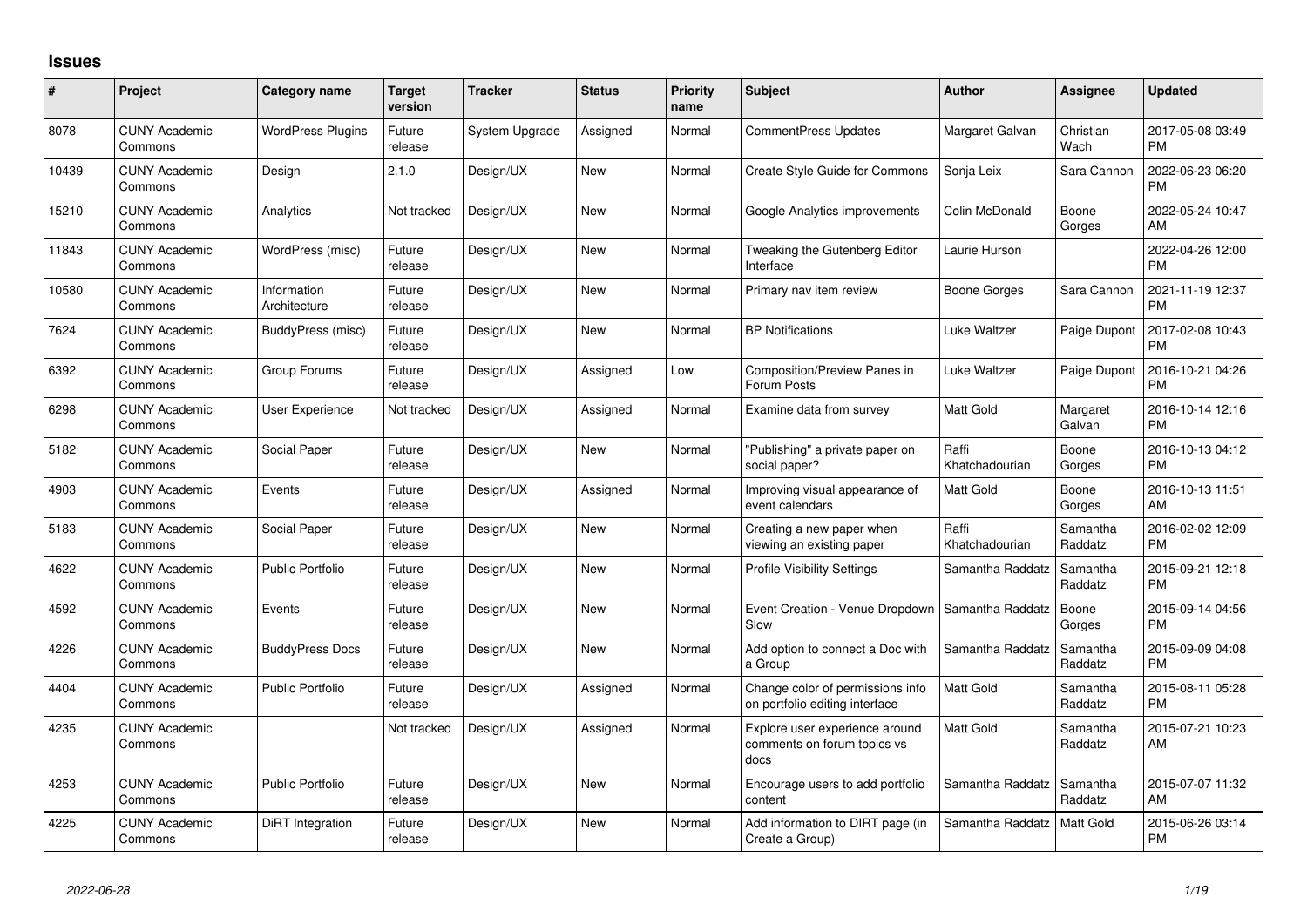| $\pmb{\#}$ | <b>Project</b>                  | Category name          | <b>Target</b><br>version | <b>Tracker</b> | <b>Status</b>        | <b>Priority</b><br>name | <b>Subject</b>                                                                       | <b>Author</b>    | <b>Assignee</b>       | <b>Updated</b>                |
|------------|---------------------------------|------------------------|--------------------------|----------------|----------------------|-------------------------|--------------------------------------------------------------------------------------|------------------|-----------------------|-------------------------------|
| 4221       | <b>CUNY Academic</b><br>Commons | Group Forums           | Future<br>release        | Design/UX      | Assigned             | Normal                  | Add 'Number of Posts' display<br>option to Forum page                                | Samantha Raddatz | Samantha<br>Raddatz   | 2015-06-26 02:21<br><b>PM</b> |
| 4222       | <b>CUNY Academic</b><br>Commons | <b>User Experience</b> | Future<br>release        | Design/UX      | <b>New</b>           | Normal                  | Add information to 'Delete<br>Account' page                                          | Samantha Raddatz | scott voth            | 2015-06-26 11:35<br>AM        |
| 4027       | <b>CUNY Academic</b><br>Commons | Commons In A Box       | Not tracked              | Design/UX      | Assigned             | Normal                  | Usability review of CBOX update<br>procedures                                        | Matt Gold        | Samantha<br>Raddatz   | 2015-05-11 06:36<br><b>PM</b> |
| 3577       | <b>CUNY Academic</b><br>Commons | My Commons             | Future<br>release        | Design/UX      | Assigned             | Normal                  | Replies to items in My Commons                                                       | Matt Gold        | Raymond<br><b>Hoh</b> | 2015-04-09 05:19<br><b>PM</b> |
| 3059       | <b>CUNY Academic</b><br>Commons | Group Forums           | Future<br>release        | Design/UX      | <b>New</b>           | Normal                  | Forum Post Permissable Content<br><b>Explanatory Text</b>                            | Chris Stein      | Chris Stein           | 2015-04-02 11:27<br>AM        |
| 860        | <b>CUNY Academic</b><br>Commons | Design                 | Future<br>release        | Design/UX      | Assigned             | Normal                  | <b>Standardize Button Treatment</b><br><b>Across the Commons</b>                     | Chris Stein      | Chris Stein           | 2014-05-01 09:45<br>AM        |
| 14504      | <b>CUNY Academic</b><br>Commons |                        | Not tracked              | Publicity      | Reporter<br>Feedback | Normal                  | Adding showcases to home page<br>menu                                                | Laurie Hurson    | Boone<br>Gorges       | 2022-01-19 03:26<br><b>PM</b> |
| 14475      | <b>CUNY Academic</b><br>Commons |                        | Not tracked              | Publicity      | <b>New</b>           | Normal                  | <b>OER Showcase Page</b>                                                             | Laurie Hurson    | Laurie Hurson         | 2021-09-14 10:46<br>AM        |
| 11393      | <b>CUNY Academic</b><br>Commons |                        | Not tracked              | Publicity      | <b>New</b>           | Normal                  | After 1.15 release, ceate a hero<br>slide and post about adding a site<br>to a group | scott voth       | Patrick<br>Sweeney    | 2019-05-14 10:32<br>AM        |
| 6665       | <b>CUNY Academic</b><br>Commons |                        | Not tracked              | Publicity      | <b>New</b>           | Normal                  | Dead Link in 1.10 announcement<br>post                                               | Paige Dupont     | Stephen Real          | 2016-12-01 03:11<br><b>PM</b> |
| 6014       | <b>CUNY Academic</b><br>Commons | Publicity              | Future<br>release        | Publicity      | Reporter<br>Feedback | Normal                  | Google search listing                                                                | Matt Gold        | Boone<br>Gorges       | 2016-09-21 03:48<br><b>PM</b> |
| 5298       | <b>CUNY Academic</b><br>Commons |                        | Not tracked              | Publicity      | <b>New</b>           | Normal                  | Survey Pop-Up Text                                                                   | Samantha Raddatz | Samantha<br>Raddatz   | 2016-03-22 12:27<br><b>PM</b> |
| 2612       | <b>CUNY Academic</b><br>Commons |                        | Not tracked              | Publicity      | Assigned             | Normal                  | Pinterest site for the Commons                                                       | local admin      | Sarah<br>Morgano      | 2016-03-04 11:19<br>AM        |
| 3510       | <b>CUNY Academic</b><br>Commons | Publicity              | 1.7                      | Publicity      | Assigned             | Normal                  | Post on the News Blog re: 'My<br>Commons'                                            | Micki Kaufman    | Sarah<br>Morgano      | 2014-10-15 11:18<br>AM        |
| 3511       | <b>CUNY Academic</b><br>Commons | Publicity              | 1.7                      | Publicity      | Assigned             | Normal                  | Social media for 1.7                                                                 | Micki Kaufman    | Sarah<br>Morgano      | 2014-10-14 03:32<br><b>PM</b> |
| 3509       | <b>CUNY Academic</b><br>Commons | Publicity              | 1.7                      | Publicity      | <b>New</b>           | Normal                  | Create 1.7 digital signage imagery                                                   | Micki Kaufman    | Marilyn<br>Weber      | 2014-10-01 12:40<br><b>PM</b> |
| 3506       | <b>CUNY Academic</b><br>Commons | Publicity              | 1.7                      | Publicity      | <b>New</b>           | Normal                  | Prepare 1.7 email messaging                                                          | Micki Kaufman    | Micki<br>Kaufman      | 2014-10-01 12:36<br><b>PM</b> |
| 9015       | <b>CUNY Academic</b><br>Commons | Groups (misc)          | Not tracked              | Outreach       | Assigned             | Normal                  | Email group admins the email<br>addresses of their groups                            | Matt Gold        | <b>Matt Gold</b>      | 2018-01-02 09:54<br>AM        |
| 3369       | <b>CUNY Academic</b><br>Commons | Reply By Email         | Not tracked              | Outreach       | Hold                 | Normal                  | Release reply by email to WP<br>plugin directory                                     | <b>Matt Gold</b> | Raymond<br>Hoh        | 2016-03-01 12:46<br><b>PM</b> |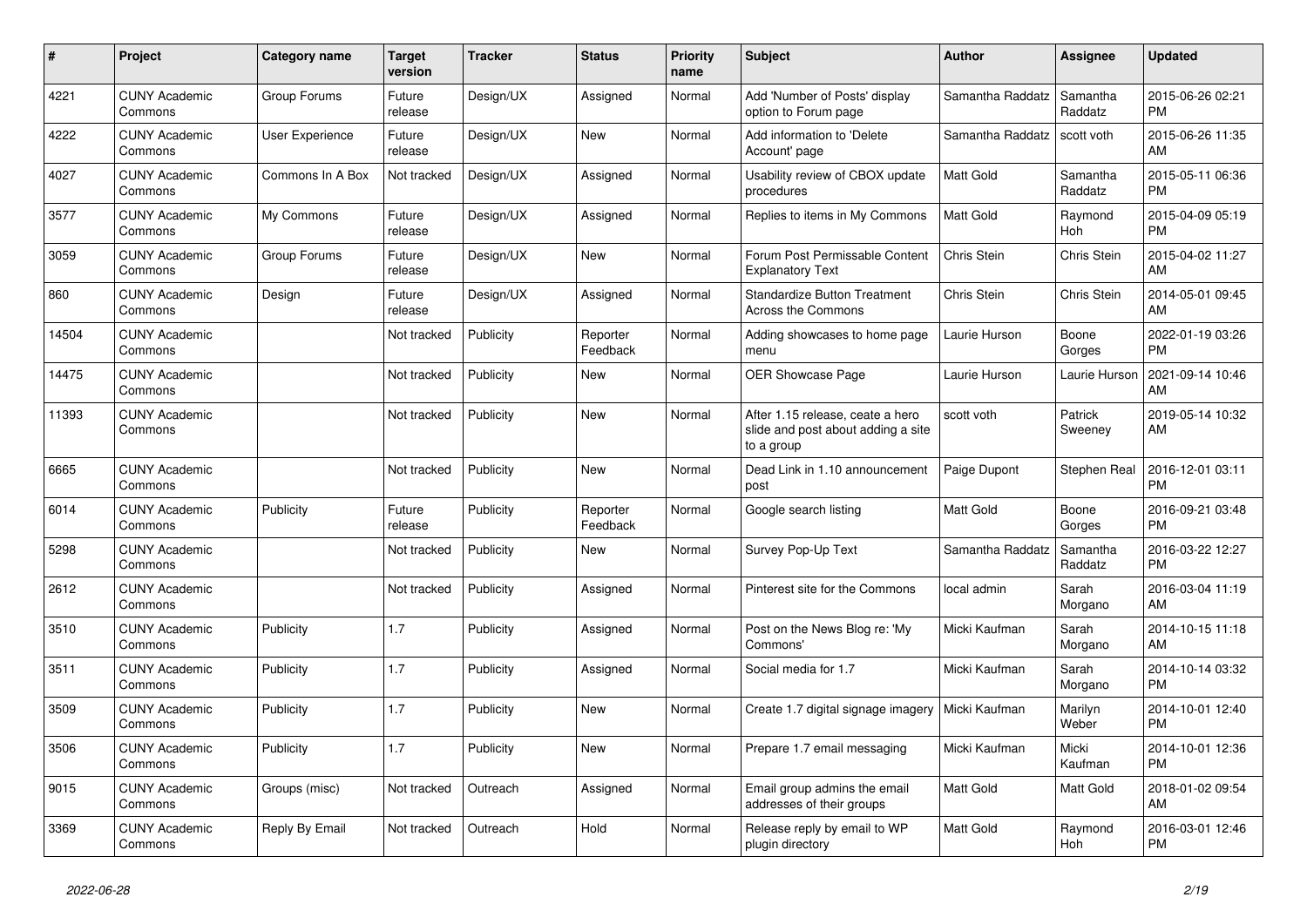| #     | Project                         | <b>Category name</b>     | <b>Target</b><br>version | <b>Tracker</b> | <b>Status</b>                       | <b>Priority</b><br>name | <b>Subject</b>                                                         | <b>Author</b> | <b>Assignee</b>    | <b>Updated</b>                |
|-------|---------------------------------|--------------------------|--------------------------|----------------|-------------------------------------|-------------------------|------------------------------------------------------------------------|---------------|--------------------|-------------------------------|
| 12392 | <b>CUNY Academic</b><br>Commons | Help/Codex               | Not tracked              | Documentation  | New                                 | Normal                  | <b>Updates to Common Commons</b><br>Questions on Help Page             | scott voth    | Margaret<br>Galvan | 2020-02-11 10:53<br>AM        |
| 8666  | <b>CUNY Academic</b><br>Commons | Teaching                 | Not tracked              | Documentation  | Assigned                            | Normal                  | Create Teaching on the<br>Commons Resource Page                        | Matt Gold     | Laurie Hurson      | 2019-09-23 03:16<br><b>PM</b> |
| 2666  | <b>CUNY Academic</b><br>Commons | About page               | Not tracked              | Documentation  | Assigned                            | Normal                  | <b>Update About Text</b>                                               | Chris Stein   | Luke Waltzer       | 2016-03-04 11:19<br>AM        |
| 3565  | <b>CUNY Academic</b><br>Commons | My Commons               | Not tracked              | Documentation  | New                                 | Normal                  | Load Newest inconsistencies                                            | Chris Stein   | scott voth         | 2015-11-09 01:16<br><b>PM</b> |
| 3524  | <b>CUNY Academic</b><br>Commons | Documentation            | Not tracked              | Documentation  | Assigned                            | Normal                  | Post describing all you can do<br>when starting up a new<br>blog/group | Matt Gold     | scott voth         | 2014-10-04 12:56<br><b>PM</b> |
| 16291 | <b>CUNY Academic</b><br>Commons | Site cloning             | 2.0.2                    | Support        | Staged for<br>Production<br>Release | Normal                  | Images coming up blank in Media<br>Library                             | Marilyn Weber | Raymond<br>Hoh     | 2022-06-23 08:28<br><b>PM</b> |
| 14439 | <b>CUNY Academic</b><br>Commons | Spam/Spam<br>Prevention  | 2.0.2                    | Support        | Assigned                            | Normal                  | Aprroved comments held for<br>moderation                               | Laurie Hurson | Raymond<br>Hoh     | 2022-06-14 11:36<br>AM        |
| 15169 | <b>CUNY Academic</b><br>Commons |                          | 2.0.2                    | Support        | Reporter<br>Feedback                | Normal                  | new Prelude website zipfiles for<br>custom theme and other files.      | Marilyn Weber |                    | 2022-06-14 11:36<br>AM        |
| 15655 | <b>CUNY Academic</b><br>Commons |                          | 2.0.2                    | Support        | Reporter<br>Feedback                | Normal                  | Event Aggregator plugin?                                               | Marilyn Weber |                    | 2022-06-14 11:36<br>AM        |
| 15978 | <b>CUNY Academic</b><br>Commons | WordPress - Media        | 2.0.2                    | Support        | Reporter<br>Feedback                | Normal                  | .tex files?                                                            | Marilyn Weber | Raymond<br>Hoh     | 2022-06-14 11:36<br>AM        |
| 13946 | <b>CUNY Academic</b><br>Commons | <b>WordPress Plugins</b> | 2.1.0                    | Support        | Assigned                            | Normal                  | Custom Embed handler For<br>OneDrive files                             | scott voth    | Raymond<br>Hoh     | 2022-05-26 10:46<br>AM        |
| 16110 | <b>CUNY Academic</b><br>Commons |                          |                          | Support        | Reporter<br>Feedback                | Normal                  | remove Creative Commons<br>license from pages?                         | Marilyn Weber | Raymond<br>Hoh     | 2022-05-17 06:11<br><b>PM</b> |
| 16099 | <b>CUNY Academic</b><br>Commons |                          |                          | Support        | Reporter<br>Feedback                | Normal                  | request for Newsletter Glue                                            | Marilyn Weber |                    | 2022-05-13 12:14<br><b>PM</b> |
| 15685 | <b>CUNY Academic</b><br>Commons |                          |                          | Support        | New                                 | High                    | problem with chrome?                                                   | Marilyn Weber |                    | 2022-04-25 03:40<br>PM        |
| 15816 | <b>CUNY Academic</b><br>Commons |                          | Not tracked              | Support        | New                                 | Normal                  | slow loading at SPS                                                    | Marilyn Weber |                    | 2022-04-05 01:26<br><b>PM</b> |
| 15767 | <b>CUNY Academic</b><br>Commons | WordPress (misc)         |                          | Support        | New                                 | Normal                  | Site loading slowly                                                    | scott voth    | Boone<br>Gorges    | 2022-04-04 08:56<br>PM        |
| 15565 | <b>CUNY Academic</b><br>Commons |                          |                          | Support        | New                                 | Normal                  | Events - send updates to an email   Marilyn Weber<br>listserv          |               |                    | 2022-03-10 01:06<br>PM        |
| 15370 | <b>CUNY Academic</b><br>Commons |                          |                          | Support        | Reporter<br>Feedback                | Normal                  | All-in-One Event Calendar?                                             | Marilyn Weber |                    | 2022-02-17 11:03<br>AM        |
| 15176 | <b>CUNY Academic</b><br>Commons |                          | Not tracked              | Support        | Reporter<br>Feedback                | Normal                  | Archiving Q Writing & Old<br>Wordpress Sites on the Commons            | Laurie Hurson |                    | 2022-02-08 10:28<br>AM        |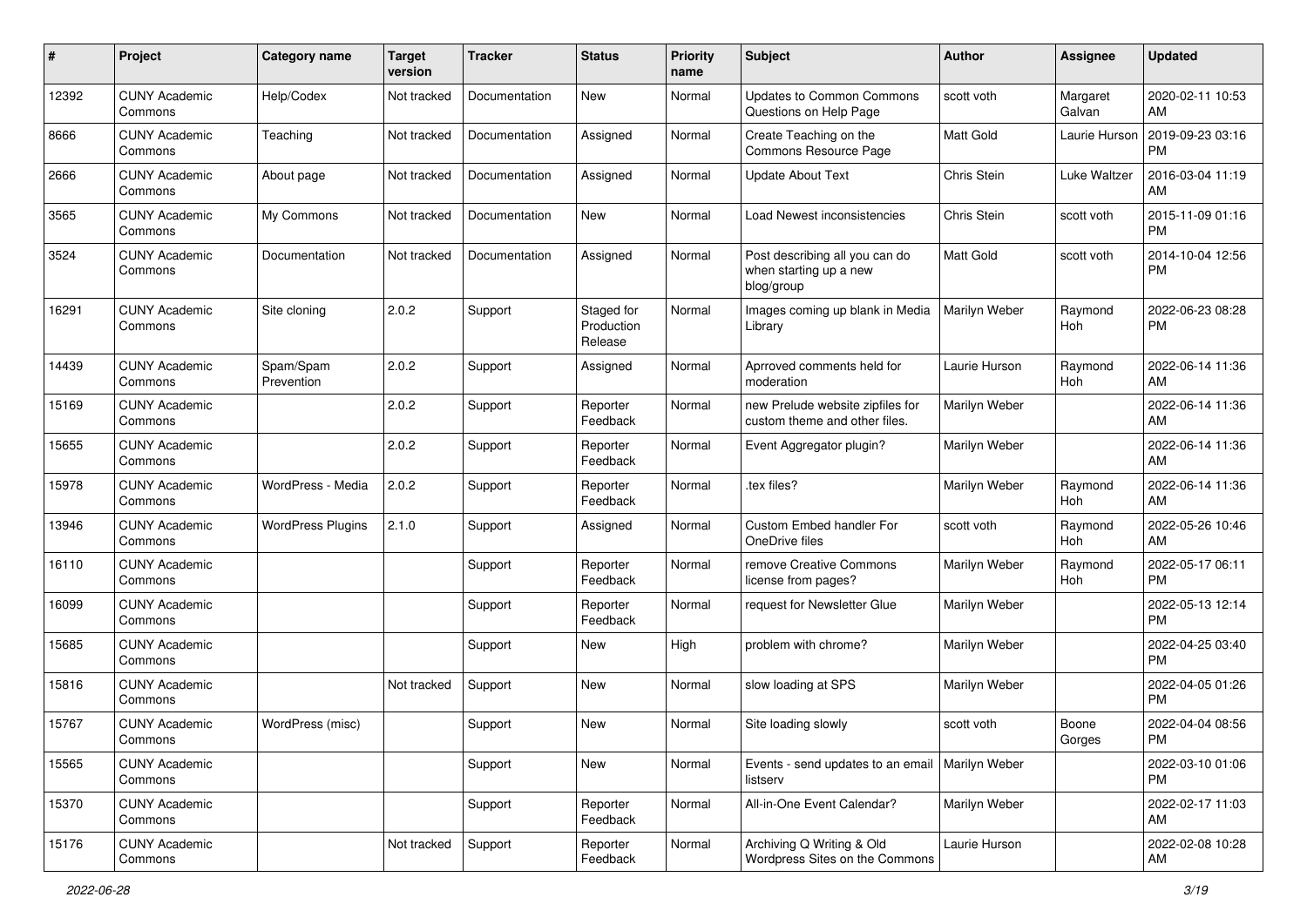| #     | Project                         | <b>Category name</b>     | <b>Target</b><br>version | <b>Tracker</b> | <b>Status</b>        | <b>Priority</b><br>name | <b>Subject</b>                                                   | <b>Author</b>  | <b>Assignee</b>       | <b>Updated</b>                |
|-------|---------------------------------|--------------------------|--------------------------|----------------|----------------------|-------------------------|------------------------------------------------------------------|----------------|-----------------------|-------------------------------|
| 15260 | <b>CUNY Academic</b><br>Commons |                          |                          | Support        | Reporter<br>Feedback | Normal                  | Diacritical markings   European<br><b>Stages</b>                 | Marilyn Weber  |                       | 2022-02-04 08:16<br>AM        |
| 15045 | <b>CUNY Academic</b><br>Commons |                          |                          | Support        | <b>New</b>           | Normal                  | no result for KCeL in the search<br>box on the commons           | Marilyn Weber  |                       | 2021-12-10 11:29<br>AM        |
| 14994 | <b>CUNY Academic</b><br>Commons | cdev.gc.cuny.edu         | Not tracked              | Support        | In Progress          | Normal                  | Clear Cache on CDEV                                              | scott voth     | Raymond<br><b>Hoh</b> | 2021-12-07 03:51<br><b>PM</b> |
| 14983 | <b>CUNY Academic</b><br>Commons | WordPress (misc)         | Not tracked              | Support        | Reporter<br>Feedback | Normal                  | "Read More" tag not working                                      | Rebecca Krisel | Raymond<br><b>Hoh</b> | 2021-11-23 01:17<br><b>PM</b> |
| 14911 | <b>CUNY Academic</b><br>Commons | <b>WordPress Themes</b>  | Not tracked              | Support        | <b>New</b>           | Normal                  | Twentytwentyone theme                                            | Marilyn Weber  |                       | 2021-10-28 10:37<br>AM        |
| 14900 | <b>CUNY Academic</b><br>Commons |                          | Not tracked              | Support        | Reporter<br>Feedback | Normal                  | previous theme?                                                  | Marilyn Weber  |                       | 2021-10-25 10:31<br>AM        |
| 14842 | <b>CUNY Academic</b><br>Commons |                          | Not tracked              | Support        | Reporter<br>Feedback | Normal                  | Question about widgets and block<br>editor                       | Gina Cherry    |                       | 2021-10-06 03:01<br><b>PM</b> |
| 14784 | <b>CUNY Academic</b><br>Commons |                          |                          | Support        | Reporter<br>Feedback | Normal                  | User report of logo problem when<br>using Customizer theme       | Marilyn Weber  |                       | 2021-09-17 10:25<br>AM        |
| 14538 | <b>CUNY Academic</b><br>Commons |                          | Not tracked              | Support        | Reporter<br>Feedback | Normal                  | <b>Weebly To Commons</b>                                         | Laurie Hurson  |                       | 2021-09-14 10:47<br>AM        |
| 14398 | <b>CUNY Academic</b><br>Commons |                          | Not tracked              | Support        | Reporter<br>Feedback | Normal                  | Events plug-in notification<br>problem                           | Marilyn Weber  |                       | 2021-05-11 11:21<br>AM        |
| 14074 | <b>CUNY Academic</b><br>Commons | WordPress (misc)         | Not tracked              | Support        | Reporter<br>Feedback | Normal                  | page password protection<br>problem                              | Marilyn Weber  |                       | 2021-03-02 11:03<br>AM        |
| 13975 | <b>CUNY Academic</b><br>Commons | Social Paper             | Not tracked              | Support        | Reporter<br>Feedback | Normal                  | can't approve comments on Social   Marilyn Weber<br>Paper paper  |                |                       | 2021-02-12 09:33<br>AM        |
| 13286 | <b>CUNY Academic</b><br>Commons |                          | Not tracked              | Support        | <b>New</b>           | Normal                  | problem connecting with<br>WordPress app                         | Marilyn Weber  | Raymond<br><b>Hoh</b> | 2020-09-08 11:16<br>AM        |
| 13255 | <b>CUNY Academic</b><br>Commons |                          | Not tracked              | Support        | Reporter<br>Feedback | Normal                  | Accessibility problems                                           | Marilyn Weber  |                       | 2020-09-01 05:48<br><b>PM</b> |
| 13034 | <b>CUNY Academic</b><br>Commons |                          | Not tracked              | Support        | Reporter<br>Feedback | Normal                  | a site is asking people to join the<br>Commons to get a download | Marilyn Weber  |                       | 2020-07-12 07:23<br>AM        |
| 12741 | <b>CUNY Academic</b><br>Commons | <b>WordPress Plugins</b> | Not tracked              | Support        | Reporter<br>Feedback | Normal                  | Tableau Public Viz Block                                         | Marilyn Weber  | Raymond<br><b>Hoh</b> | 2020-05-12 11:00<br>AM        |
| 12484 | <b>CUNY Academic</b><br>Commons |                          | Not tracked              | Support        | Reporter<br>Feedback | Normal                  | Sign up Code for COIL Course<br>starting in March                | Laurie Hurson  | <b>Matt Gold</b>      | 2020-03-02 02:26<br><b>PM</b> |
| 12382 | <b>CUNY Academic</b><br>Commons | Membership               | Not tracked              | Support        | <b>New</b>           | Normal                  | Email request change                                             | Marilyn Weber  | Marilyn<br>Weber      | 2020-02-06 12:56<br><b>PM</b> |
| 12352 | <b>CUNY Academic</b><br>Commons |                          | Not tracked              | Support        | <b>New</b>           | Normal                  | "posts list" page builder block<br>option                        | Marilyn Weber  |                       | 2020-02-03 01:29<br><b>PM</b> |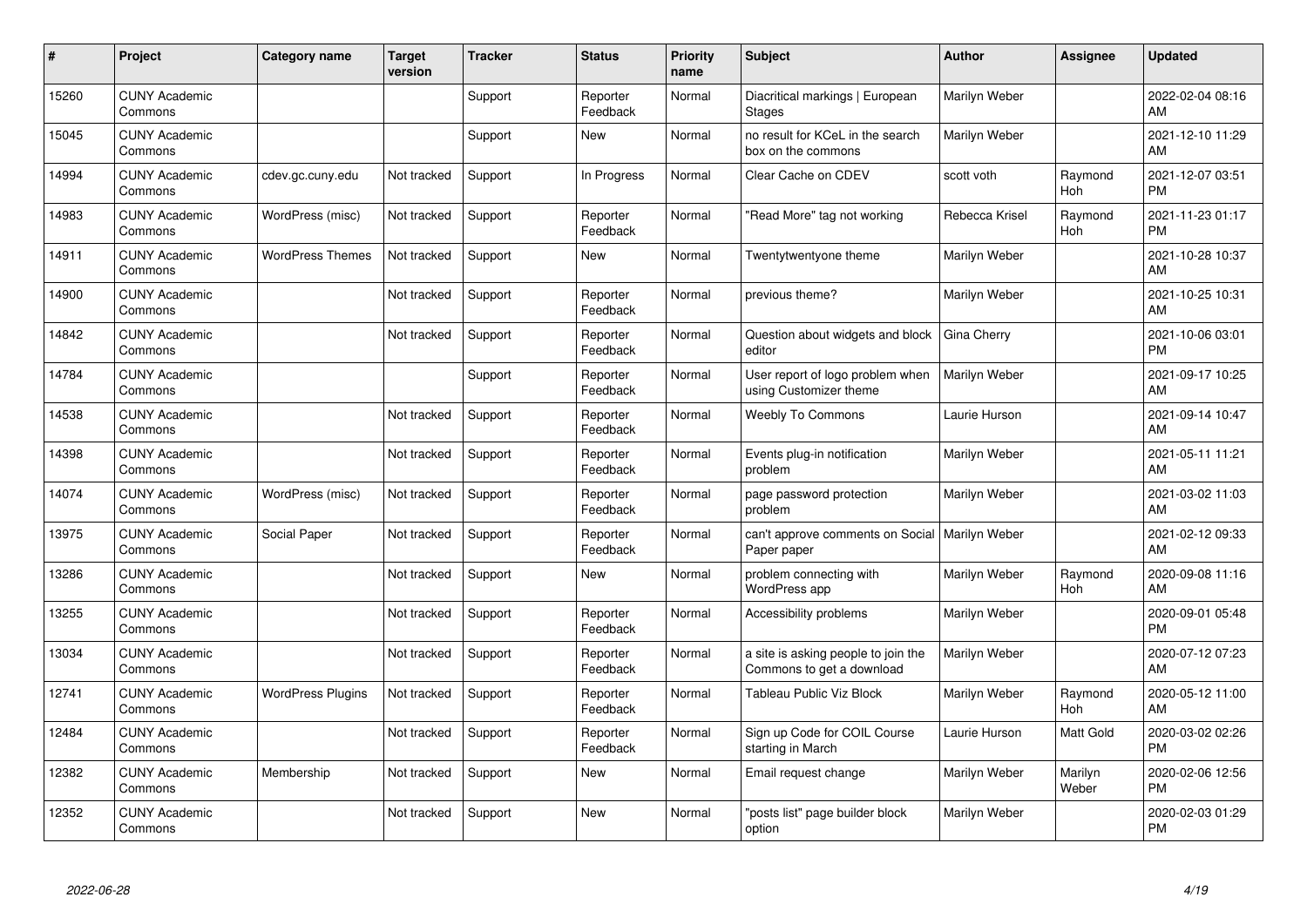| #     | Project                         | <b>Category name</b>      | Target<br>version | <b>Tracker</b> | <b>Status</b>        | <b>Priority</b><br>name | <b>Subject</b>                                                    | <b>Author</b>   | <b>Assignee</b>  | <b>Updated</b>                |
|-------|---------------------------------|---------------------------|-------------------|----------------|----------------------|-------------------------|-------------------------------------------------------------------|-----------------|------------------|-------------------------------|
| 12350 | <b>CUNY Academic</b><br>Commons | <b>Blogs (BuddyPress)</b> | Not tracked       | Support        | Reporter<br>Feedback | Normal                  | <b>URL</b> creation problem                                       | Marilyn Weber   |                  | 2020-02-03 11:27<br>AM        |
| 12328 | <b>CUNY Academic</b><br>Commons |                           | Not tracked       | Support        | <b>New</b>           | Normal                  | Sign up Code for Non-CUNY<br>Faculty                              | Laurie Hurson   |                  | 2020-01-28 10:25<br>AM        |
| 12247 | <b>CUNY Academic</b><br>Commons | Publicity                 | Not tracked       | Support        | New                  | Normal                  | <b>Screenshot of First Commons</b><br>Homepage                    | scott voth      | scott voth       | 2020-01-14 12:08<br><b>PM</b> |
| 12004 | <b>CUNY Academic</b><br>Commons |                           | Not tracked       | Support        | Reporter<br>Feedback | Normal                  | Notifications for spam blog<br>comments                           | Gina Cherry     | Raymond<br>Hoh   | 2019-11-01 12:05<br><b>PM</b> |
| 11519 | <b>CUNY Academic</b><br>Commons |                           | Not tracked       | Support        | Assigned             | Normal                  | comment option not appearing                                      | Marilyn Weber   |                  | 2019-09-24 10:28<br>AM        |
| 11883 | <b>CUNY Academic</b><br>Commons | Help/Codex                | Not tracked       | Support        | <b>New</b>           | Normal                  | Need Embedding Help Page<br>Update (Tableau)                      | Anthony Wheeler | scott voth       | 2019-09-24 08:49<br>AM        |
| 11848 | <b>CUNY Academic</b><br>Commons |                           | Not tracked       | Support        | Hold                 | Normal                  | a Dean of Faculty wants to share<br>a large file                  | Marilyn Weber   |                  | 2019-09-24 08:44<br>AM        |
| 11788 | <b>CUNY Academic</b><br>Commons | <b>WordPress Plugins</b>  | Future<br>release | Support        | Reporter<br>Feedback | Normal                  | Plugin Request - Browse Aloud                                     | scott voth      |                  | 2019-09-24 08:42<br>AM        |
| 11545 | <b>CUNY Academic</b><br>Commons | <b>WordPress Plugins</b>  | Not tracked       | Support        | <b>New</b>           | Normal                  | <b>Twitter searches in WordPress</b>                              | Gina Cherry     | <b>Matt Gold</b> | 2019-09-23 01:03<br><b>PM</b> |
| 10273 | <b>CUNY Academic</b><br>Commons | Registration              | Not tracked       | Support        | Reporter<br>Feedback | Normal                  | users combining CF and campus<br>address                          | Marilyn Weber   |                  | 2019-09-18 10:58<br>AM        |
| 11787 | <b>CUNY Academic</b><br>Commons |                           | Not tracked       | Support        | Reporter<br>Feedback | Normal                  | automated comments notifications<br>on ZenDesk                    | Marilyn Weber   |                  | 2019-08-26 06:18<br><b>PM</b> |
| 11771 | <b>CUNY Academic</b><br>Commons |                           | Not tracked       | Support        | Reporter<br>Feedback | Normal                  | post displays in sections                                         | Marilyn Weber   |                  | 2019-08-20 10:34<br>AM        |
| 11493 | <b>CUNY Academic</b><br>Commons | Domain Mapping            | Not tracked       | Support        | Reporter<br>Feedback | Normal                  | Domain Mapping Request - Talia<br>Schaffer                        | scott voth      | <b>Matt Gold</b> | 2019-08-06 08:39<br>AM        |
| 11624 | <b>CUNY Academic</b><br>Commons | WordPress (misc)          | Not tracked       | Support        | <b>New</b>           | Normal                  | Change pages into posts or swap<br>database for a Commons site?   | Stephen Klein   | Raymond<br>Hoh   | 2019-07-09 11:04<br>AM        |
| 11496 | <b>CUNY Academic</b><br>Commons | <b>Public Portfolio</b>   | 1.15.2            | Support        | New                  | Normal                  | Replace Twitter Icon on Member<br>Portfolio page                  | scott voth      | Boone<br>Gorges  | 2019-06-06 01:03<br><b>PM</b> |
| 11509 | <b>CUNY Academic</b><br>Commons |                           | Not tracked       | Support        | Reporter<br>Feedback | Normal                  | deleted Page causing a Menu<br>problem?                           | Marilyn Weber   |                  | 2019-06-04 09:54<br>AM        |
| 11386 | <b>CUNY Academic</b><br>Commons | WordPress - Media         | Not tracked       | Support        | Reporter<br>Feedback | Normal                  | disappearing images                                               | scott voth      | Boone<br>Gorges  | 2019-05-14 10:32<br>AM        |
| 11449 | <b>CUNY Academic</b><br>Commons | WordPress - Media         | Not tracked       | Support        | Reporter<br>Feedback | Normal                  | Cloning Media Library for JITP<br>from Staging to Production Site | Patrick DeDauw  | Boone<br>Gorges  | 2019-05-13 12:00<br><b>PM</b> |
| 11149 | <b>CUNY Academic</b><br>Commons |                           | Not tracked       | Support        | Reporter<br>Feedback | Normal                  | comments getting blocked                                          | Marilyn Weber   | Raymond<br>Hoh   | 2019-03-26 11:40<br>AM        |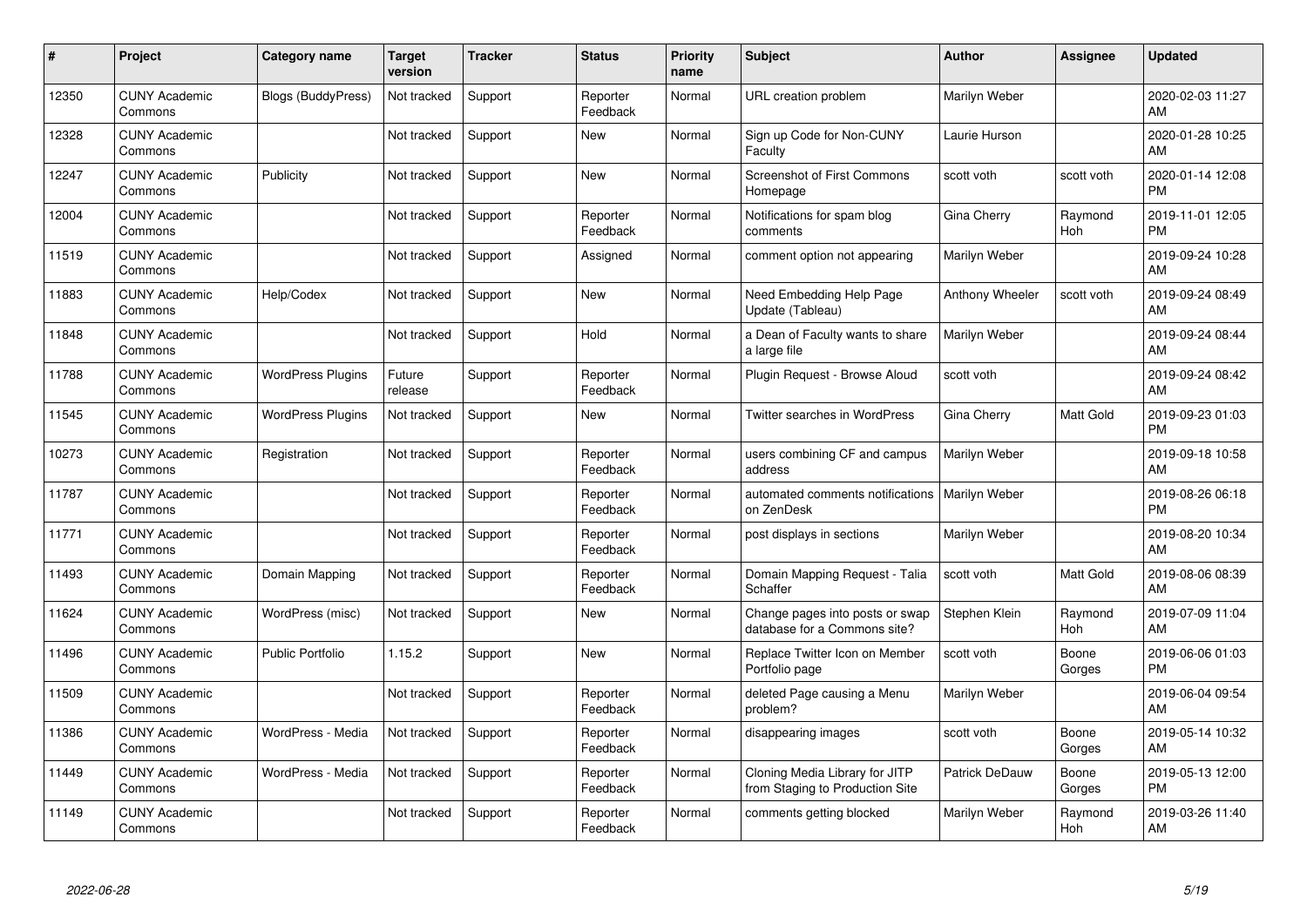| $\#$  | Project                         | Category name                  | <b>Target</b><br>version | <b>Tracker</b> | <b>Status</b>        | <b>Priority</b><br>name | <b>Subject</b>                                                                     | <b>Author</b>           | <b>Assignee</b>     | <b>Updated</b>                |
|-------|---------------------------------|--------------------------------|--------------------------|----------------|----------------------|-------------------------|------------------------------------------------------------------------------------|-------------------------|---------------------|-------------------------------|
| 10982 | <b>CUNY Academic</b><br>Commons | Domain Mapping                 | Not tracked              | Support        | Reporter<br>Feedback | Normal                  | <b>CNAME</b> question                                                              | scott voth              |                     | 2019-01-22 04:29<br><b>PM</b> |
| 10839 | <b>CUNY Academic</b><br>Commons | About page                     | Not tracked              | Support        | New                  | Normal                  | <b>Mission Statement Needs</b><br>Revision                                         | scott voth              | <b>Matt Gold</b>    | 2018-12-26 10:58<br>AM        |
| 10657 | <b>CUNY Academic</b><br>Commons |                                | Not tracked              | Support        | Reporter<br>Feedback | Normal                  | child theme problems                                                               | Marilyn Weber           |                     | 2018-11-08 01:19<br><b>PM</b> |
| 9941  | <b>CUNY Academic</b><br>Commons | Wiki                           | Not tracked              | Support        | Assigned             | Normal                  | Wiki functionality                                                                 | <b>Matt Gold</b>        | Boone<br>Gorges     | 2018-06-26 10:57<br>AM        |
| 9729  | <b>CUNY Academic</b><br>Commons | <b>SEO</b>                     | Not tracked              | Support        | <b>New</b>           | Normal                  | 503 Errors showing on<br>newlaborforum.cuny.edu                                    | Diane Krauthamer        | Raymond<br>Hoh      | 2018-05-22 04:48<br><b>PM</b> |
| 8607  | <b>CUNY Academic</b><br>Commons |                                | Not tracked              | Support        | <b>New</b>           | Normal                  | Paypal?                                                                            | Marilyn Weber           | Matt Gold           | 2018-05-15 01:37<br><b>PM</b> |
| 9207  | <b>CUNY Academic</b><br>Commons |                                | Future<br>release        | Support        | Reporter<br>Feedback | Normal                  | display dashboards made in<br>Tableau?                                             | Marilyn Weber           | Boone<br>Gorges     | 2018-04-10 10:42<br>AM        |
| 9211  | <b>CUNY Academic</b><br>Commons | <b>WordPress Plugins</b>       | Future<br>release        | Support        | Reporter<br>Feedback | Normal                  | Auto-Role Setting in Forum Plugin<br>Causing Some Confusion                        | Luke Waltzer            | Boone<br>Gorges     | 2018-03-13 11:44<br>AM        |
| 5826  | <b>CUNY Academic</b><br>Commons | WordPress Plugins              | Future<br>release        | Support        | Reporter<br>Feedback | Normal                  | <b>Remove Subscription Options</b><br>plugin from directory                        | Sarah Morgano           | Sarah<br>Morgano    | 2016-10-21 04:14<br><b>PM</b> |
| 4986  | <b>CUNY Academic</b><br>Commons | ZenDesk                        | Not tracked              | Support        | Assigned             | Normal                  | Prepare documentation for<br>Zendesk re web widget                                 | <b>Matt Gold</b>        | Samantha<br>Raddatz | 2016-02-25 03:09<br><b>PM</b> |
| 636   | <b>CUNY Academic</b><br>Commons | WordPress (misc)               | Not tracked              | Support        | Assigned             | Normal                  | Create Lynda.com-like Table of<br>Contents for Prospective Tutorial<br>Screencasts | Matt Gold               | scott voth          | 2016-02-23 03:12<br><b>PM</b> |
| 4070  | <b>CUNY Academic</b><br>Commons | Analytics                      | Not tracked              | Support        | Assigned             | Normal                  | Request for JITP site analytics                                                    | <b>Matt Gold</b>        | Seth Persons        | 2016-02-23 03:09<br><b>PM</b> |
| 2175  | <b>CUNY Academic</b><br>Commons | WordPress (misc)               | Not tracked              | Support        | Assigned             | Normal                  | Subscibe 2 vs. Jetpack<br>subscription options                                     | local admin             | Matt Gold           | 2016-01-26 04:58<br><b>PM</b> |
| 3492  | <b>CUNY Academic</b><br>Commons | <b>WordPress Themes</b>        | Future<br>release        | Support        | Assigned             | Normal                  | Add CBOX theme to the<br>Commons                                                   | scott voth              | Raymond<br>Hoh      | 2014-10-08 05:55<br><b>PM</b> |
| 16290 | <b>CUNY Academic</b><br>Commons |                                |                          | Feature        | Reporter<br>Feedback | Normal                  | Add Table Of Contents Block<br>plug-in                                             | Raffi<br>Khatchadourian |                     | 2022-06-24 10:26<br>AM        |
| 15613 | <b>CUNY Academic</b><br>Commons |                                | 2.0.2                    | Feature        | Reporter<br>Feedback | Normal                  | Adding "Passster" plugin                                                           | Laurie Hurson           |                     | 2022-06-14 11:36<br>AM        |
| 12121 | <b>CUNY Academic</b><br>Commons | <b>WordPress Plugins</b>       | 2.0.2                    | Feature        | Reporter<br>Feedback | Normal                  | Embedding H5P Iframes on<br>Commons Site                                           | Laurie Hurson           | Boone<br>Gorges     | 2022-06-14 11:36<br>AM        |
| 15604 | <b>CUNY Academic</b><br>Commons | <b>Email Notifications</b>     | Future<br>release        | Feature        | Assigned             | Normal                  | Restructure Commons Group<br>Digest Email Messages                                 | <b>Matt Gold</b>        | Boone<br>Gorges     | 2022-05-26 10:45<br>AM        |
| 13891 | <b>CUNY Academic</b><br>Commons | Internal Tools and<br>Workflow | 2.1.0                    | Feature        | <b>New</b>           | Normal                  | Migrate automated linting to<br>GitHub Actions                                     | Boone Gorges            | Jeremy Felt         | 2022-05-26 10:45<br>AM        |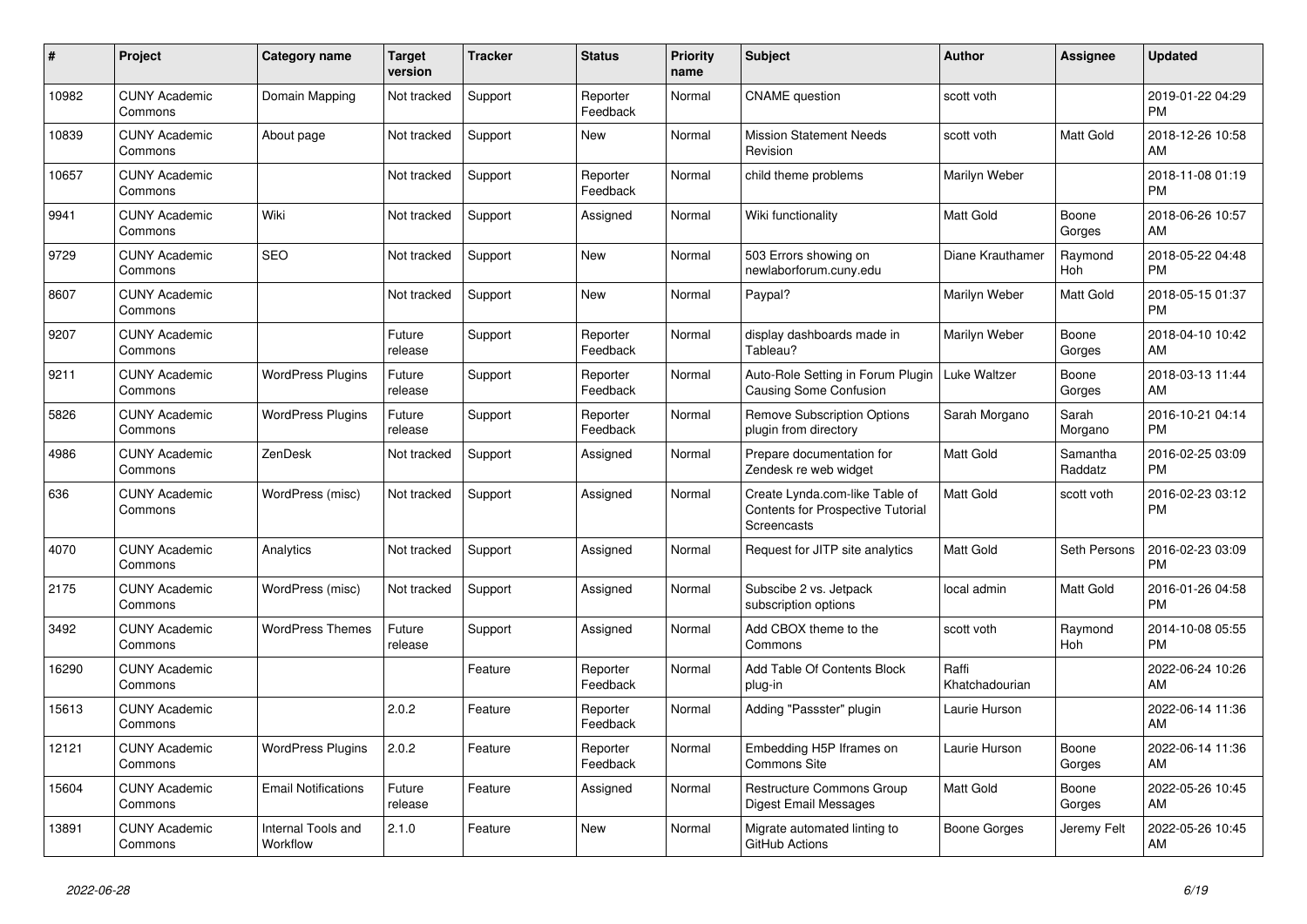| #     | Project                         | <b>Category name</b>           | <b>Target</b><br>version | <b>Tracker</b> | <b>Status</b>        | <b>Priority</b><br>name | Subject                                                                                       | Author              | <b>Assignee</b>   | <b>Updated</b>                |
|-------|---------------------------------|--------------------------------|--------------------------|----------------|----------------------|-------------------------|-----------------------------------------------------------------------------------------------|---------------------|-------------------|-------------------------------|
| 15194 | <b>CUNY Academic</b><br>Commons | Internal Tools and<br>Workflow | 2.1.0                    | Feature        | New                  | Normal                  | PHPCS sniff for un-restored<br>switch_to_blog() calls                                         | <b>Boone Gorges</b> | Jeremy Felt       | 2022-05-26 10:45<br>AM        |
| 15883 | <b>CUNY Academic</b><br>Commons |                                | 2.1.0                    | Feature        | New                  | Normal                  | Release BPGES update                                                                          | <b>Boone Gorges</b> | Boone<br>Gorges   | 2022-05-26 10:39<br>AM        |
| 16092 | <b>CUNY Academic</b><br>Commons |                                | Future<br>release        | Feature        | Hold                 | Normal                  | Don't show main site in Site<br>search results                                                | <b>Boone Gorges</b> | Boone<br>Gorges   | 2022-05-17 03:12<br><b>PM</b> |
| 14787 | <b>CUNY Academic</b><br>Commons | <b>Plugin Packages</b>         | Future<br>release        | Feature        | <b>New</b>           | Normal                  | Creating a "Design" plugin<br>package                                                         | Laurie Hurson       | scott voth        | 2022-04-27 04:56<br><b>PM</b> |
| 10380 | <b>CUNY Academic</b><br>Commons | WordPress (misc)               | Future<br>release        | Feature        | In Progress          | Normal                  | Remove blacklisted plugins                                                                    | <b>Boone Gorges</b> |                   | 2022-04-26 12:00<br><b>PM</b> |
| 8835  | <b>CUNY Academic</b><br>Commons | <b>Blogs (BuddyPress)</b>      | Future<br>release        | Feature        | New                  | Normal                  | Extend cuny.is shortlinks to sites                                                            | Luke Waltzer        | Boone<br>Gorges   | 2022-04-26 11:59<br>AM        |
| 8900  | <b>CUNY Academic</b><br>Commons | Accessibility                  | Future<br>release        | Feature        | Assigned             | Normal                  | Look into tools to enforce<br>accessibility in WP environment                                 | Matt Gold           | Boone<br>Gorges   | 2022-04-26 11:59<br>AM        |
| 8901  | <b>CUNY Academic</b><br>Commons | Accessibility                  | Future<br>release        | Feature        | Assigned             | Normal                  | Theme analysis for accessibility                                                              | <b>Matt Gold</b>    | Boone<br>Gorges   | 2022-04-26 11:59<br>AM        |
| 15923 | <b>CUNY Academic</b><br>Commons |                                | Not tracked              | Feature        | Reporter<br>Feedback | Normal                  | <b>Bellows Plugin Adjustments</b>                                                             | Laurie Hurson       |                   | 2022-04-20 10:10<br>AM        |
| 14184 | <b>CUNY Academic</b><br>Commons | <b>Public Portfolio</b>        | Future<br>release        | Feature        | New                  | Normal                  | Centralized mechanism for storing<br>Campus affiliations                                      | Boone Gorges        | Boone<br>Gorges   | 2022-01-04 11:35<br>AM        |
| 10226 | <b>CUNY Academic</b><br>Commons | Courses                        | Future<br>release        | Feature        | New                  | Normal                  | Add "My Courses" to drop down<br>list                                                         | scott voth          | Boone<br>Gorges   | 2021-11-19 12:42<br><b>PM</b> |
| 13835 | <b>CUNY Academic</b><br>Commons | WordPress (misc)               | Future<br>release        | Feature        | <b>New</b>           | Normal                  | Allow OneSearch widget to have<br>'CUNY' as campus                                            | <b>Boone Gorges</b> | Boone<br>Gorges   | 2021-11-19 12:39<br><b>PM</b> |
| 13650 | <b>CUNY Academic</b><br>Commons | Group Library                  | Future<br>release        | Feature        | New                  | Normal                  | Forum Attachments in Group<br>Library                                                         | Laurie Hurson       |                   | 2021-11-19 12:30<br><b>PM</b> |
| 14309 | <b>CUNY Academic</b><br>Commons | Group Library                  | Future<br>release        | Feature        | New                  | Normal                  | Better handling of<br>bp group document file<br>download attempts when file is<br>not present | <b>Boone Gorges</b> | Boone<br>Gorges   | 2021-11-19 12:28<br>PM        |
| 13199 | <b>CUNY Academic</b><br>Commons | Group Forums                   | Future<br>release        | Feature        | New                  | Normal                  | Favoring Groups over bbPress<br>plugin                                                        | Colin McDonald      | Colin<br>McDonald | 2021-11-19 12:28<br>PM        |
| 13358 | <b>CUNY Academic</b><br>Commons | Group Forums                   | Future<br>release        | Feature        | New                  | Normal                  | Improved UI for group forum<br>threading settings                                             | Boone Gorges        | Raymond<br>Hoh    | 2021-11-19 12:27<br><b>PM</b> |
| 12042 | <b>CUNY Academic</b><br>Commons | <b>Email Notifications</b>     | Future<br>release        | Feature        | New                  | Normal                  | Improved error logging for BPGES   Boone Gorges<br>send queue                                 |                     | Boone<br>Gorges   | 2021-11-19 12:25<br><b>PM</b> |
| 14394 | <b>CUNY Academic</b><br>Commons |                                | Not tracked              | Feature        | New                  | Normal                  | Commons News Site - redesign                                                                  | scott voth          | scott voth        | 2021-09-14 10:46<br>AM        |
| 13912 | <b>CUNY Academic</b><br>Commons |                                | Not tracked              | Feature        | Hold                 | Low                     | posting "missed schedule"                                                                     | Marilyn Weber       |                   | 2021-02-23 10:46<br>AM        |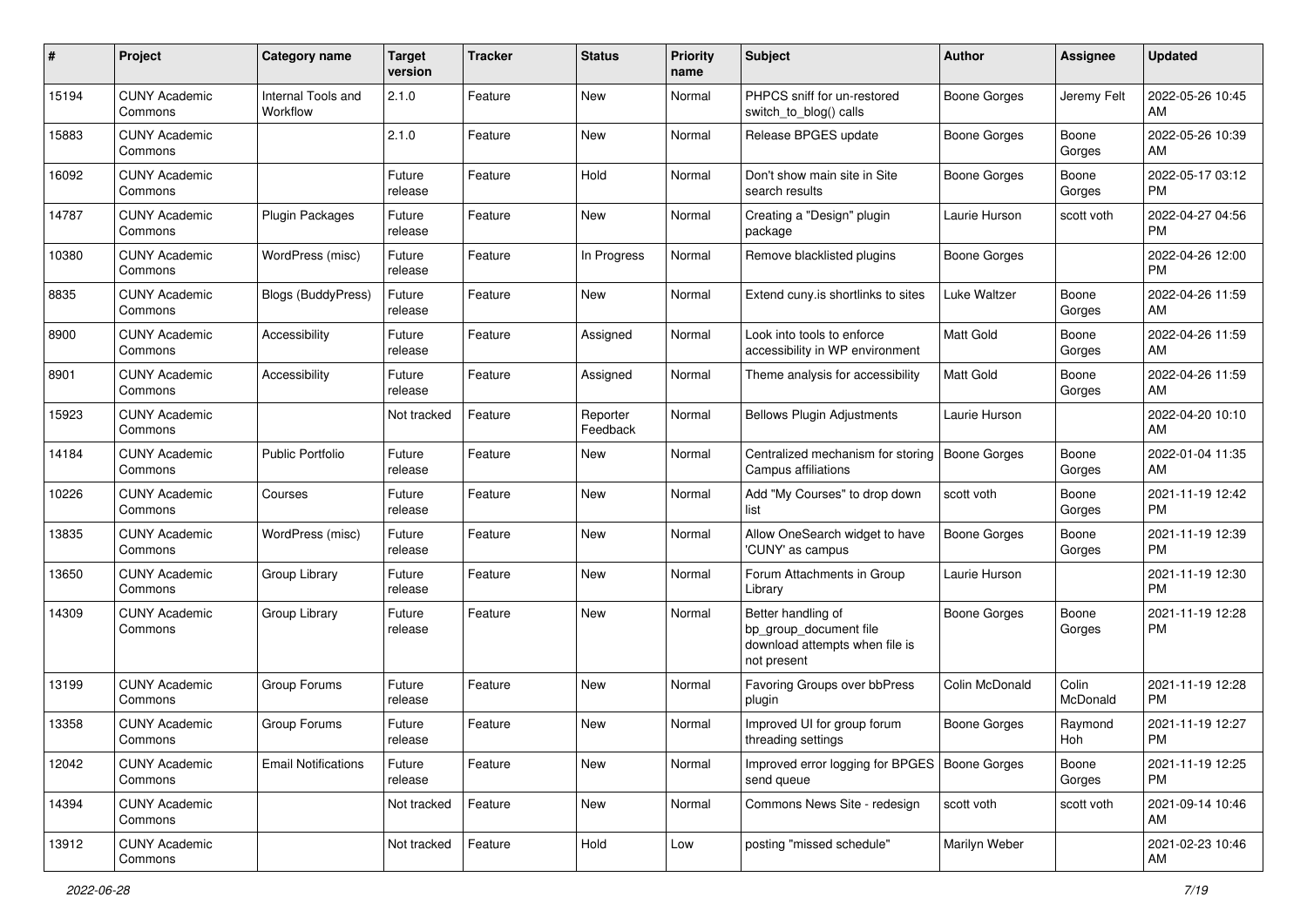| #     | Project                                                                 | <b>Category name</b>     | <b>Target</b><br>version | <b>Tracker</b> | <b>Status</b>        | <b>Priority</b><br>name | <b>Subject</b>                                                           | <b>Author</b>       | <b>Assignee</b>     | <b>Updated</b>                |
|-------|-------------------------------------------------------------------------|--------------------------|--------------------------|----------------|----------------------|-------------------------|--------------------------------------------------------------------------|---------------------|---------------------|-------------------------------|
| 11968 | JustPublics@365<br>MediaCamp                                            |                          |                          | Feature        | <b>New</b>           | Normal                  | Nanoscience Retractable Display<br>Unit                                  | Donald Cherry       | Bonnie<br>Eissner   | 2021-02-19 08:50<br>AM        |
| 7115  | <b>CUNY Academic</b><br>Commons                                         | Groups (misc)            | Future<br>release        | Feature        | Reporter<br>Feedback | Normal                  | make licensing info clear during<br>group creation                       | <b>Matt Gold</b>    | Raymond<br>Hoh      | 2020-12-08 11:32<br>AM        |
| 13466 | <b>CUNY Academic</b><br>Commons                                         | Cavalcade                | Future<br>release        | Feature        | <b>New</b>           | Normal                  | Automated cleanup for duplicate<br>Cavalcade tasks                       | Boone Gorges        | Boone<br>Gorges     | 2020-10-13 05:24<br><b>PM</b> |
| 13370 | <b>CUNY Academic</b><br>Commons                                         | Group Library            | Future<br>release        | Feature        | <b>New</b>           | Normal                  | Library bulk deletion and folder<br>editing                              | Colin McDonald      | Boone<br>Gorges     | 2020-10-13 10:41<br>AM        |
| 3002  | <b>CUNY Academic</b><br>Commons                                         | Search                   | Future<br>release        | Feature        | Assigned             | Normal                  | Overhaul CAC search by using<br>external search appliance                | Boone Gorges        | Boone<br>Gorges     | 2020-07-15 03:05<br>PM        |
| 13048 | <b>CUNY Academic</b><br>Commons                                         | Shortcodes and<br>embeds | Future<br>release        | Feature        | <b>New</b>           | Normal                  | Jupyter Notebooks support                                                | Boone Gorges        |                     | 2020-07-14 11:46<br>AM        |
| 12911 | <b>CUNY Academic</b><br>Commons                                         |                          | Not tracked              | Feature        | <b>New</b>           | Normal                  | Block access to xmlrpc.php based<br>on User-Agent                        | <b>Boone Gorges</b> | Boone<br>Gorges     | 2020-06-09 05:12<br><b>PM</b> |
| 10354 | <b>CUNY Academic</b><br>Commons                                         | <b>Public Portfolio</b>  | Future<br>release        | Feature        | <b>New</b>           | Normal                  | Opt out of Having a Profile Page                                         | scott voth          | Chris Stein         | 2020-05-12 10:43<br>AM        |
| 5581  | <b>CUNY Academic</b><br>Commons                                         | Analytics                | Future<br>release        | Feature        | Assigned             | Normal                  | Explore alternatives to Google<br>Analytics                              | Matt Gold           | Valerie<br>Townsend | 2020-04-17 03:12<br><b>PM</b> |
| 12446 | <b>CUNY Academic</b><br>Commons                                         | Groups (misc)            | Future<br>release        | Feature        | Reporter<br>Feedback | Normal                  | Toggle default site to group forum<br>posting                            | Laurie Hurson       | Laurie Hurson       | 2020-03-10 11:57<br>AM        |
| 12091 | <b>CUNY Academic</b><br>Commons                                         | <b>Group Files</b>       | Future<br>release        | Feature        | <b>New</b>           | Normal                  | Improved pre-upload file<br>validation for bp-group-documents            | <b>Boone Gorges</b> | Boone<br>Gorges     | 2019-11-14 01:21<br><b>PM</b> |
| 11945 | <b>CUNY Academic</b><br>Commons                                         | Reckoning                | Future<br>release        | Feature        | Reporter<br>Feedback | Normal                  | Add Comments bubble to<br>Reckoning views                                | Boone Gorges        | Boone<br>Gorges     | 2019-11-12 05:14<br><b>PM</b> |
| 12062 | AD/O365 Transition<br>from NonMatric to<br><b>Matriculated Students</b> |                          |                          | Feature        | In Progress          | Normal                  | create solution and console<br>project                                   | Emilio Rodriguez    | Emilio<br>Rodriguez | 2019-11-12 03:56<br><b>PM</b> |
| 8836  | <b>CUNY Academic</b><br>Commons                                         | Blogs (BuddyPress)       | Future<br>release        | Feature        | Assigned             | Normal                  | Redesign site launch process                                             | Matt Gold           | Boone<br>Gorges     | 2019-10-03 02:49<br><b>PM</b> |
| 11789 | <b>CUNY Academic</b><br>Commons                                         | Courses                  | Future<br>release        | Feature        | New                  | Normal                  | Ability to remove item from<br>Courses list                              | Laurie Hurson       | Sonja Leix          | 2019-09-24 12:28<br><b>PM</b> |
| 11517 | <b>CUNY Academic</b><br>Commons                                         |                          | Not tracked              | Feature        | Assigned             | Normal                  | wp-accessibility plugin should not<br>strip 'target="_blank" by default  | Boone Gorges        | Laurie Hurson       | 2019-09-24 09:57<br>AM        |
| 11860 | <b>CUNY Academic</b><br>Commons                                         | Registration             | Future<br>release        | Feature        | <b>New</b>           | Normal                  | <b>Ensure Students Are Aware They</b><br>Can Use Aliases At Registration | scott voth          |                     | 2019-09-24 08:46<br>AM        |
| 5050  | <b>CUNY Academic</b><br>Commons                                         | Social Paper             | Future<br>release        | Feature        | <b>New</b>           | Low                     | Making comments visible in SP<br>editing mode (SP suggestion #1)         | Marilyn Weber       | Samantha<br>Raddatz | 2019-09-17 11:10<br><b>PM</b> |
| 11834 | <b>CUNY Academic</b><br>Commons                                         | <b>Group Files</b>       | Future<br>release        | Feature        | <b>New</b>           | Normal                  | Improved tools for managing<br>group file folders                        | Boone Gorges        | Sonja Leix          | 2019-09-06 03:55<br><b>PM</b> |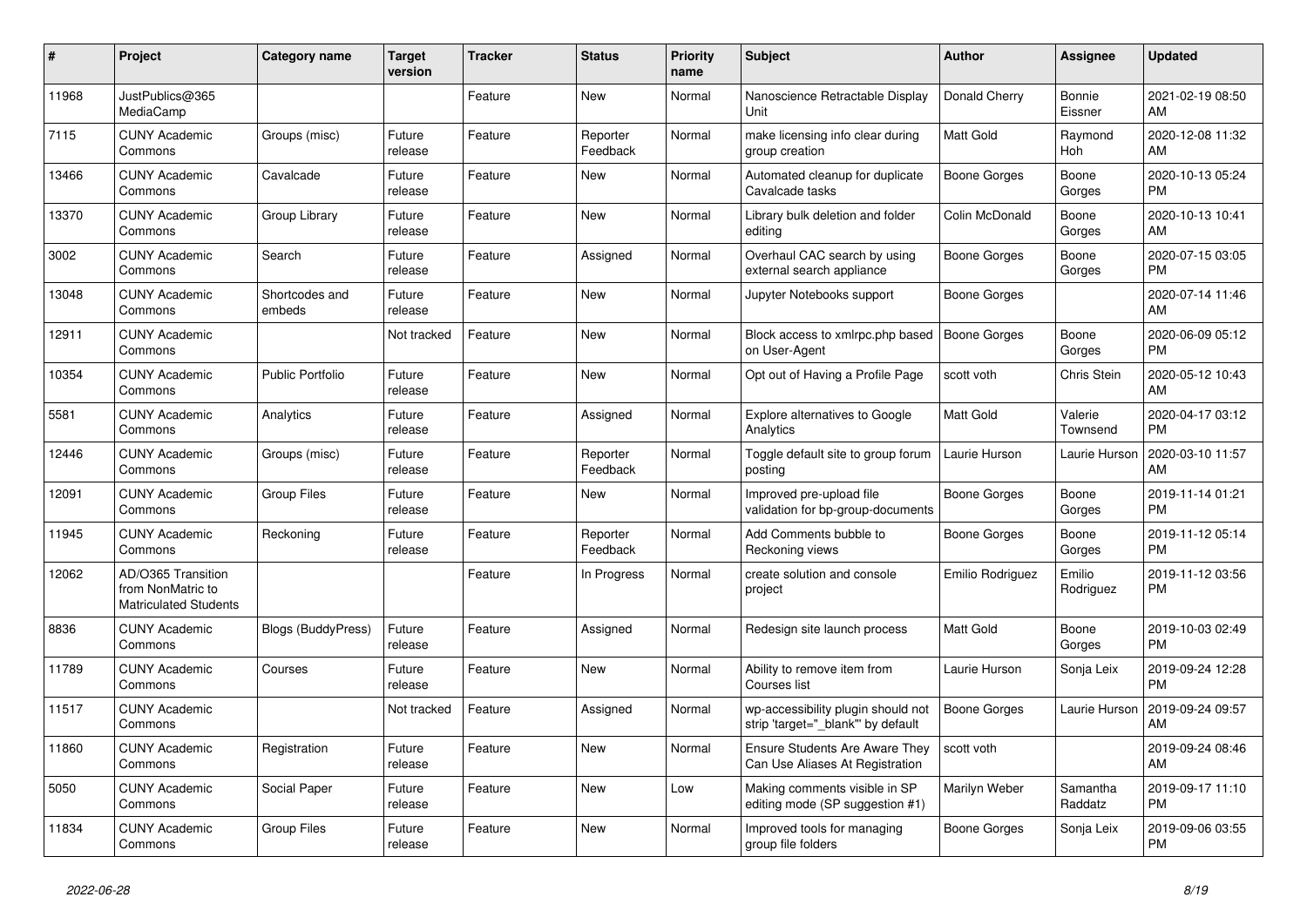| #     | Project                         | <b>Category name</b>       | Target<br>version | <b>Tracker</b> | <b>Status</b>        | <b>Priority</b><br>name | Subject                                                                                                                                      | Author                  | <b>Assignee</b>  | <b>Updated</b>                        |
|-------|---------------------------------|----------------------------|-------------------|----------------|----------------------|-------------------------|----------------------------------------------------------------------------------------------------------------------------------------------|-------------------------|------------------|---------------------------------------|
| 11531 | <b>CUNY Academic</b><br>Commons | Events                     | Future<br>release | Feature        | New                  | Normal                  | Main Events calendar should<br>include non-public events that<br>user has access to                                                          | scott voth              | Boone<br>Gorges  | 2019-06-11 10:00<br>AM                |
| 1544  | <b>CUNY Academic</b><br>Commons | Groups (misc)              | Future<br>release | Feature        | Reporter<br>Feedback | Normal                  | Group Filtering and Sorting                                                                                                                  | <b>Matt Gold</b>        | Chris Stein      | 2019-03-01 02:25<br><b>PM</b>         |
| 5016  | <b>CUNY Academic</b><br>Commons | Events                     | Future<br>release | Feature        | Assigned             | Low                     | Allow comments to be posted on<br>events                                                                                                     | Matt Gold               | Raymond<br>Hoh   | 2019-03-01 02:23<br><b>PM</b>         |
| 4635  | <b>CUNY Academic</b><br>Commons | Authentication             | Future<br>release | Feature        | New                  | Normal                  | Allow non-WP authentication                                                                                                                  | <b>Boone Gorges</b>     | Sonja Leix       | 2019-03-01 02:05<br><b>PM</b>         |
| 9720  | <b>CUNY Academic</b><br>Commons | Authentication             | Future<br>release | Feature        | New                  | Normal                  | The Commons should be an<br>oAuth provider                                                                                                   | <b>Boone Gorges</b>     |                  | 2019-03-01 02:04<br><b>PM</b>         |
| 11131 | <b>CUNY Academic</b><br>Commons |                            | Future<br>release | Feature        | Reporter<br>Feedback | Normal                  | <b>Image Annotation Plugins</b>                                                                                                              | Laurie Hurson           |                  | 2019-02-26 11:33<br>AM                |
| 11077 | <b>CUNY Academic</b><br>Commons | Events                     | Not tracked       | Feature        | Reporter<br>Feedback | Normal                  | Show event category description<br>in event list view                                                                                        | Raffi<br>Khatchadourian |                  | 2019-02-12 10:38<br><b>PM</b>         |
| 10659 | <b>CUNY Academic</b><br>Commons | Group Forums               | Future<br>release | Feature        | Assigned             | Normal                  | Post to multiple groups via email                                                                                                            | Matt Gold               | Raymond<br>Hoh   | 2018-11-15 12:54<br>AM                |
| 9028  | <b>CUNY Academic</b><br>Commons | Onboarding                 | Future<br>release | Feature        | Assigned             | Normal                  | suggest groups to new members<br>during the registration process                                                                             | Matt Gold               | Chris Stein      | 2018-10-24 12:34<br><b>PM</b>         |
| 5992  | <b>CUNY Academic</b><br>Commons | <b>Email Notifications</b> | Future<br>release | Feature        | New                  | Normal                  | Changing the From line of<br>autogenerated blog emails                                                                                       | Marilyn Weber           |                  | 2018-09-27 05:19<br><b>PM</b>         |
| 10368 | <b>CUNY Academic</b><br>Commons |                            | Future<br>release | Feature        | Assigned             | Normal                  | Use ORCID data to populate<br>academic profile page                                                                                          | Stephen Francoeur       | Boone<br>Gorges  | 2018-09-25 01:53<br><b>PM</b>         |
| 9947  | <b>CUNY Academic</b><br>Commons | <b>WordPress Plugins</b>   | Future<br>release | Feature        | Reporter<br>Feedback | Normal                  | Install H5P quiz plugin                                                                                                                      | <b>Matt Gold</b>        | Boone<br>Gorges  | 2018-09-11 11:01<br>AM                |
| 9908  | <b>CUNY Academic</b><br>Commons |                            | Not tracked       | Feature        | New                  | Normal                  | Is it possible to send email<br>updates to users (or an email<br>address not on the list) for only a<br>single page AFTER being<br>prompted? | <b>Michael Shields</b>  | scott voth       | 2018-06-11 01:34<br><b>PM</b>         |
| 9895  | <b>CUNY Academic</b><br>Commons | Onboarding                 | Future<br>release | Feature        | Assigned             | Normal                  | Add "Accept Invitation"<br>link/button/function to Group<br>and/or Site invitation emails?                                                   | Luke Waltzer            | Boone<br>Gorges  | 2018-06-07 12:42<br><b>PM</b>         |
| 9643  | <b>CUNY Academic</b><br>Commons | Publicity                  | Not tracked       | Feature        | New                  | Normal                  | Create a page on the Commons<br>for logos etc.                                                                                               | Stephen Real            |                  | Stephen Real   2018-04-24 10:53<br>AM |
| 3768  | <b>CUNY Academic</b><br>Commons | Public Portfolio           | Future<br>release | Feature        | Assigned             | Normal                  | Institutions/Past positions on<br>public portfolios                                                                                          | Matt Gold               | Boone<br>Gorges  | 2018-04-23 10:44<br>AM                |
| 9420  | <b>CUNY Academic</b><br>Commons | cuny.is                    | Not tracked       | Feature        | New                  | Normal                  | Request for http://cuny.is/streams                                                                                                           | Raffi<br>Khatchadourian | Marilyn<br>Weber | 2018-04-02 10:08<br>AM                |
| 3580  | <b>CUNY Academic</b><br>Commons | Group Blogs                | Future<br>release | Feature        | New                  | Normal                  | Multiple blogs per group                                                                                                                     | Boone Gorges            | Boone<br>Gorges  | 2018-02-20 02:02<br>PM                |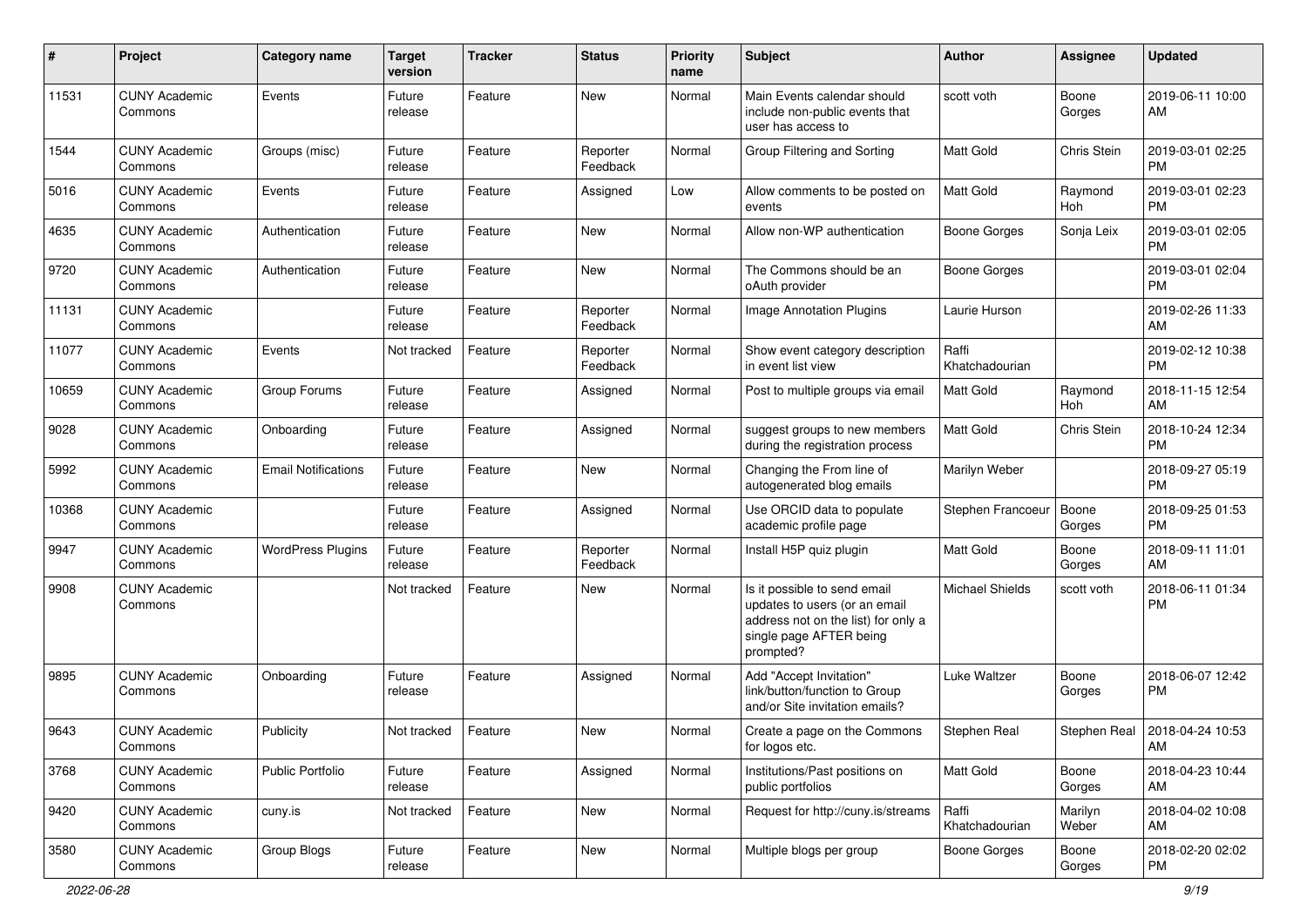| #    | Project                         | <b>Category name</b>     | <b>Target</b><br>version | <b>Tracker</b> | <b>Status</b> | <b>Priority</b><br>name | Subject                                                                               | Author                  | <b>Assignee</b>      | <b>Updated</b>                |
|------|---------------------------------|--------------------------|--------------------------|----------------|---------------|-------------------------|---------------------------------------------------------------------------------------|-------------------------|----------------------|-------------------------------|
| 8976 | <b>CUNY Academic</b><br>Commons | Reply By Email           | Not tracked              | Feature        | Assigned      | Normal                  | Package RBE new topics<br>posting?                                                    | <b>Matt Gold</b>        | Raymond<br>Hoh       | 2017-12-04 02:34<br><b>PM</b> |
| 3615 | <b>CUNY Academic</b><br>Commons | Redmine                  | Not tracked              | Feature        | New           | Low                     | Create Redmine issues via email                                                       | Dominic Giglio          | Boone<br>Gorges      | 2017-11-16 11:36<br>AM        |
| 8898 | <b>CUNY Academic</b><br>Commons | Social Paper             | Not tracked              | Feature        | Assigned      | Normal                  | Usage data on docs and social<br>paper                                                | <b>Matt Gold</b>        | <b>Matt Gold</b>     | 2017-11-16 11:32<br>AM        |
| 8837 | <b>CUNY Academic</b><br>Commons |                          | Not tracked              | Feature        | Assigned      | Normal                  | Create a form to request info from<br>people requesting premium<br>themes and plugins | <b>Matt Gold</b>        | Marilyn<br>Weber     | 2017-11-14 03:35<br><b>PM</b> |
| 8902 | <b>CUNY Academic</b><br>Commons | Design                   | Not tracked              | Feature        | Assigned      | Normal                  | Report back on research on<br><b>BuddyPress themes</b>                                | <b>Matt Gold</b>        | <b>Michael Smith</b> | 2017-11-10 12:31<br><b>PM</b> |
| 8498 | <b>CUNY Academic</b><br>Commons | <b>WordPress Plugins</b> | Future<br>release        | Feature        | <b>New</b>    | Low                     | <b>Gravity Forms Email Users</b>                                                      | Raffi<br>Khatchadourian | <b>Matt Gold</b>     | 2017-10-13 12:58<br><b>PM</b> |
| 8756 | <b>CUNY Academic</b><br>Commons | Group Blogs              | Future<br>release        | Feature        | Hold          | Normal                  | Connect multiple blogs to one<br>group?                                               | Matt Gold               | Boone<br>Gorges      | 2017-09-30 10:42<br>AM        |
| 8211 | <b>CUNY Academic</b><br>Commons | <b>WordPress Themes</b>  | Future<br>release        | Feature        | New           | Normal                  | Theme Suggestions: Material<br>Design-Inspired Themes                                 | Margaret Galvan         | Margaret<br>Galvan   | 2017-08-07 02:48<br><b>PM</b> |
| 7828 | <b>CUNY Academic</b><br>Commons |                          | Not tracked              | Feature        | Assigned      | Normal                  | Theme Assessment 2017                                                                 | Margaret Galvan         | Margaret<br>Galvan   | 2017-05-02 10:41<br><b>PM</b> |
| 4481 | <b>CUNY Academic</b><br>Commons | Events                   | Future<br>release        | Feature        | New           | Normal                  | Group admins/mods should have<br>the ability to unlink an event from<br>the group     | <b>Boone Gorges</b>     | Boone<br>Gorges      | 2017-04-24 03:53<br><b>PM</b> |
| 5316 | <b>CUNY Academic</b><br>Commons | User Experience          | Future<br>release        | Feature        | Assigned      | Normal                  | Prompt user email address<br>updates                                                  | Matt Gold               | Stephen Real         | 2016-12-21 03:30<br><b>PM</b> |
| 4980 | <b>CUNY Academic</b><br>Commons | Home Page                | Future<br>release        | Feature        | Assigned      | Normal                  | CAC Featured Content -- Adding<br>Randomization                                       | <b>Matt Gold</b>        | Boone<br>Gorges      | 2016-12-12 03:01<br><b>PM</b> |
| 6426 | <b>CUNY Academic</b><br>Commons | Spam/Spam<br>Prevention  | Future<br>release        | Feature        | Assigned      | Normal                  | Force captcha on all comments?                                                        | Matt Gold               | <b>Tahir Butt</b>    | 2016-10-24 02:06<br><b>PM</b> |
| 1423 | <b>CUNY Academic</b><br>Commons | BuddyPress (misc)        | Future<br>release        | Feature        | Assigned      | Low                     | Show an avatar for pingback<br>comment activity items                                 | <b>Boone Gorges</b>     | <b>Tahir Butt</b>    | 2016-10-24 12:03<br><b>PM</b> |
| 3090 | <b>CUNY Academic</b><br>Commons | Twitter page             | Future<br>release        | Feature        | Assigned      | Normal                  | Prevent Retweets from showing<br>up on Commons twitter page                           | <b>Matt Gold</b>        | <b>Tahir Butt</b>    | 2016-10-24 11:31<br>AM        |
| 5199 | <b>CUNY Academic</b><br>Commons | Social Paper             | Future<br>release        | Feature        | New           | Normal                  | add tables to the SP editor                                                           | Marilyn Weber           |                      | 2016-10-24 11:27<br>AM        |
| 5234 | <b>CUNY Academic</b><br>Commons | Membership               | Future<br>release        | Feature        | Assigned      | Normal                  | Write Unconfirmed patch for WP                                                        | <b>Boone Gorges</b>     | Boone<br>Gorges      | 2016-10-24 11:18<br>AM        |
| 6389 | <b>CUNY Academic</b><br>Commons | <b>BuddyPress Docs</b>   | Future<br>release        | Feature        | New           | Low                     | Make Discussion Area Visible<br>When Editing a Doc                                    | Luke Waltzer            | Boone<br>Gorges      | 2016-10-21 04:16<br><b>PM</b> |
| 6332 | <b>CUNY Academic</b><br>Commons | WordPress (misc)         | Future<br>release        | Feature        | New           | Normal                  | Allow uploaded files to be marked<br>as private in an ad hoc way                      | <b>Boone Gorges</b>     |                      | 2016-10-17 11:41<br>PM        |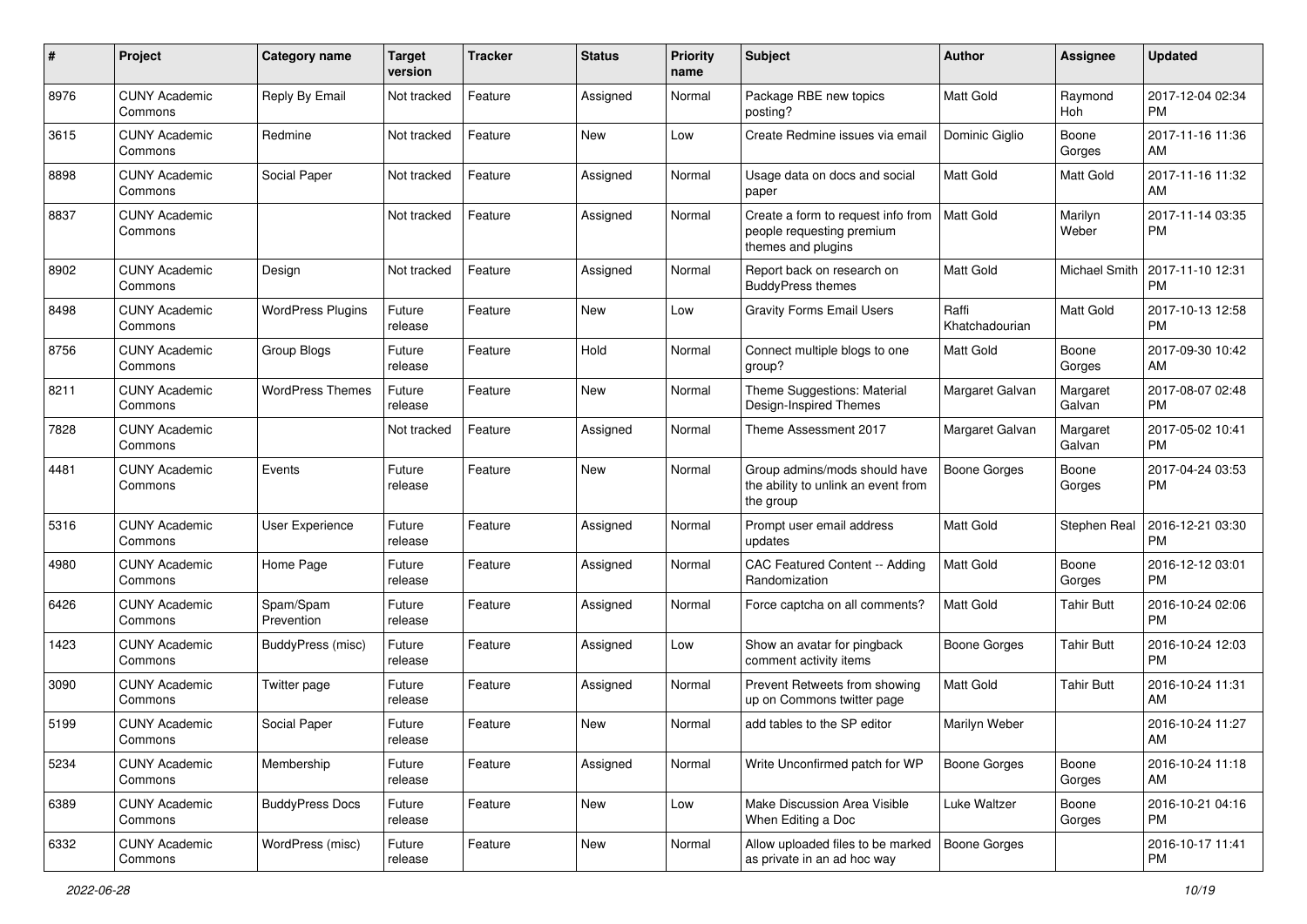| #    | Project                         | Category name                  | <b>Target</b><br>version | <b>Tracker</b> | <b>Status</b> | <b>Priority</b><br>name | Subject                                                                                                                                               | Author              | <b>Assignee</b>     | <b>Updated</b>                |
|------|---------------------------------|--------------------------------|--------------------------|----------------|---------------|-------------------------|-------------------------------------------------------------------------------------------------------------------------------------------------------|---------------------|---------------------|-------------------------------|
| 1417 | <b>CUNY Academic</b><br>Commons | <b>BuddyPress Docs</b>         | Future<br>release        | Feature        | Assigned      | Low                     | Bulk actions for BuddyPress Docs                                                                                                                      | Boone Gorges        | Boone<br>Gorges     | 2016-10-17 10:41<br>PM        |
| 2881 | <b>CUNY Academic</b><br>Commons | <b>Public Portfolio</b>        | Future<br>release        | Feature        | Assigned      | Normal                  | Redesign the UX for Profiles                                                                                                                          | Chris Stein         | Chris Stein         | 2016-10-13 12:45<br>PM        |
| 5696 | <b>CUNY Academic</b><br>Commons | Events                         | Future<br>release        | Feature        | Assigned      | Normal                  | Events Calendar - display options<br>calendar aggregation                                                                                             | Matt Gold           | Boone<br>Gorges     | 2016-10-13 11:44<br>AM        |
| 6078 | <b>CUNY Academic</b><br>Commons | <b>Blogs (BuddyPress)</b>      | Future<br>release        | Feature        | <b>New</b>    | Normal                  | <b>Explore Adding Network Blog</b><br>Metadata Plugin                                                                                                 | Luke Waltzer        | <b>Luke Waltzer</b> | 2016-10-11 10:29<br><b>PM</b> |
| 6115 | <b>CUNY Academic</b><br>Commons | Publicity                      | Not tracked              | Feature        | Assigned      | Normal                  | create digital signage for GC                                                                                                                         | Matt Gold           | scott voth          | 2016-10-11 10:09<br><b>PM</b> |
| 5955 | <b>CUNY Academic</b><br>Commons | Outreach                       | Future<br>release        | Feature        | Assigned      | Normal                  | Create auto-newsletter for<br>commons members                                                                                                         | Matt Gold           | Luke Waltzer        | 2016-08-30 10:34<br>AM        |
| 5679 | <b>CUNY Academic</b><br>Commons | Analytics                      | Not tracked              | Feature        | New           | Normal                  | Logged In Users for GA                                                                                                                                | Valerie Townsend    | Valerie<br>Townsend | 2016-06-11 09:49<br>AM        |
| 5489 | <b>CUNY Academic</b><br>Commons | Social Paper                   | Future<br>release        | Feature        | <b>New</b>    | Normal                  | Asc/desc sorting for Social Paper<br>directories                                                                                                      | <b>Boone Gorges</b> |                     | 2016-04-21 10:06<br><b>PM</b> |
| 5053 | <b>CUNY Academic</b><br>Commons | Social Paper                   | Future<br>release        | Feature        | New           | Low                     | Scrollable menu to add readers<br>(SP suggestion #4)                                                                                                  | Marilyn Weber       | Samantha<br>Raddatz | 2016-04-21 05:21<br><b>PM</b> |
| 5397 | <b>CUNY Academic</b><br>Commons | Social Paper                   | Future<br>release        | Feature        | New           | Normal                  | frustrating to have to<br>enable/disable in SP                                                                                                        | Marilyn Weber       | Samantha<br>Raddatz | 2016-04-20 03:39<br><b>PM</b> |
| 3657 | <b>CUNY Academic</b><br>Commons | WordPress (misc)               | Not tracked              | Feature        | <b>New</b>    | Normal                  | Create alert for GC email<br>addresses                                                                                                                | Matt Gold           | Matt Gold           | 2016-04-14 11:29<br><b>PM</b> |
| 5225 | <b>CUNY Academic</b><br>Commons | Registration                   | Future<br>release        | Feature        | Assigned      | Normal                  | On-boarding Issues                                                                                                                                    | Luke Waltzer        | Samantha<br>Raddatz | 2016-02-12 02:58<br><b>PM</b> |
| 5205 | <b>CUNY Academic</b><br>Commons | Social Paper                   | Future<br>release        | Feature        | New           | Normal                  | Social Paper folders                                                                                                                                  | Marilyn Weber       |                     | 2016-02-11 10:24<br><b>PM</b> |
| 5058 | <b>CUNY Academic</b><br>Commons | Social Paper                   | Future<br>release        | Feature        | New           | Low                     | Can there be a clearer signal that<br>even when comments have<br>already been made you add<br>comments by clicking on the side?<br>(SP suggestion #5) | Marilyn Weber       | Samantha<br>Raddatz | 2016-02-11 10:24<br>PM        |
| 5052 | <b>CUNY Academic</b><br>Commons | Social Paper                   | Future<br>release        | Feature        | New           | Low                     | Sentence by sentence or line by<br>line comments (SP suggestion #3)                                                                                   | Marilyn Weber       | Boone<br>Gorges     | 2016-02-11 10:24<br>PM        |
| 3230 | <b>CUNY Academic</b><br>Commons | Internal Tools and<br>Workflow | Not tracked   Feature    |                | Assigned      | High                    | Scripts for quicker<br>provisioning/updating of<br>development environments                                                                           | Boone Gorges        | Boone<br>Gorges     | 2016-01-26 04:54<br>PM        |
| 1167 | <b>CUNY Academic</b><br>Commons | <b>Email Invitations</b>       | Future<br>release        | Feature        | New           | Low                     | Allow email invitations to be<br>resent                                                                                                               | <b>Boone Gorges</b> | Boone<br>Gorges     | 2015-11-12 12:53<br>AM        |
| 1105 | <b>CUNY Academic</b><br>Commons | WordPress (misc)               | Future<br>release        | Feature        | Assigned      | Normal                  | Rephrase Blog Privacy Options                                                                                                                         | Matt Gold           | Samantha<br>Raddatz | 2015-11-09 06:19<br><b>PM</b> |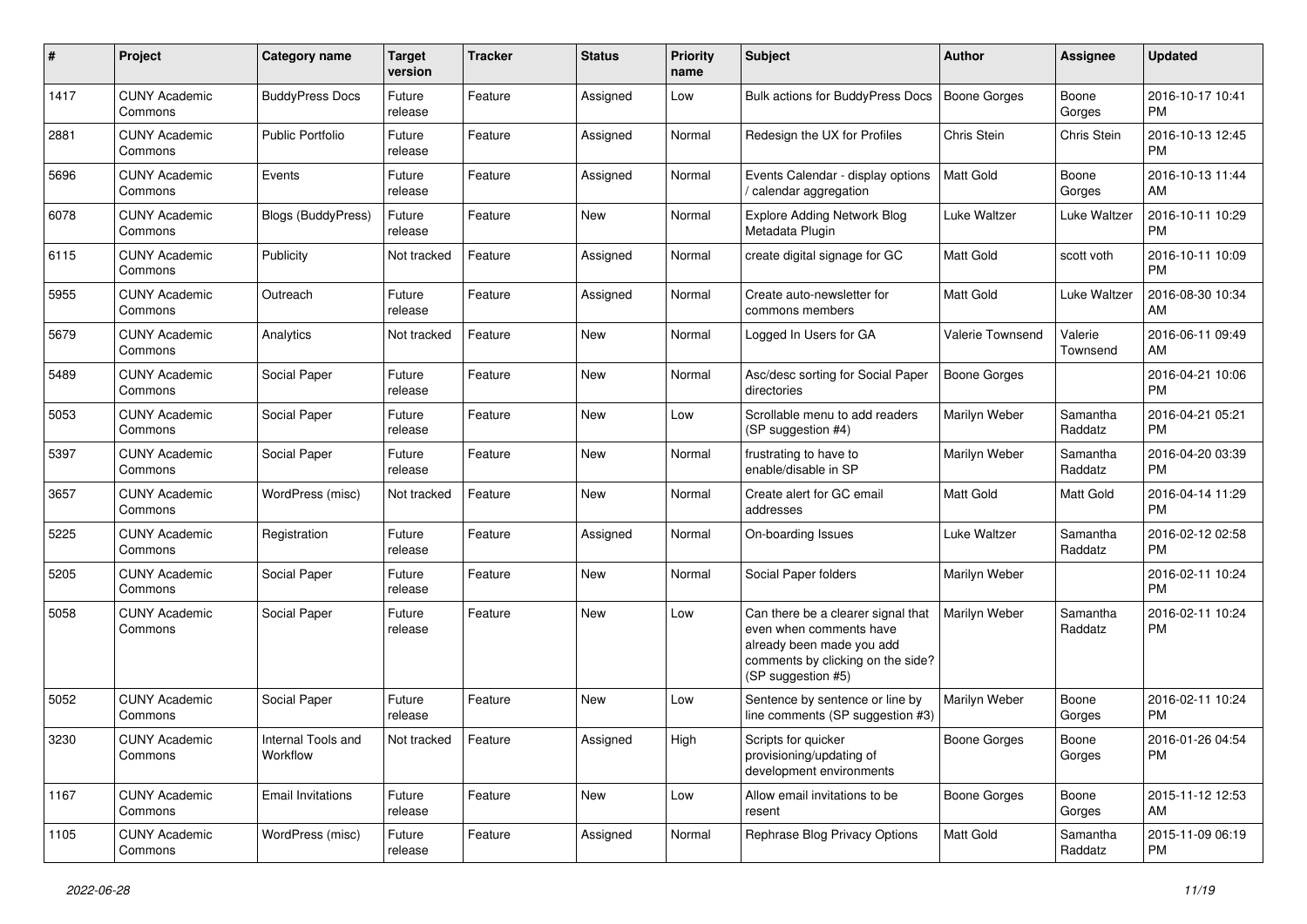| #    | Project                         | <b>Category name</b>       | <b>Target</b><br>version | <b>Tracker</b> | <b>Status</b>        | <b>Priority</b><br>name | <b>Subject</b>                                                                | Author              | <b>Assignee</b>     | <b>Updated</b>                |
|------|---------------------------------|----------------------------|--------------------------|----------------|----------------------|-------------------------|-------------------------------------------------------------------------------|---------------------|---------------------|-------------------------------|
| 554  | <b>CUNY Academic</b><br>Commons | BuddyPress (misc)          | Future<br>release        | Feature        | Assigned             | Normal                  | Add Trackback notifications to<br>site-wide activity feed                     | <b>Matt Gold</b>    | Boone<br>Gorges     | 2015-11-09 06:19<br><b>PM</b> |
| 365  | <b>CUNY Academic</b><br>Commons | WordPress (misc)           | Future<br>release        | Feature        | Assigned             | Normal                  | <b>Create Mouseover Tooltips</b><br>throughout Site                           | <b>Matt Gold</b>    | Chris Stein         | 2015-11-09 06:18<br><b>PM</b> |
| 497  | <b>CUNY Academic</b><br>Commons | <b>WordPress Plugins</b>   | Future<br>release        | Feature        | Assigned             | Normal                  | Drag and Drop Ordering on<br>Gallery Post Plugin                              | Matt Gold           | Ron Rennick         | 2015-11-09 06:18<br><b>PM</b> |
| 287  | <b>CUNY Academic</b><br>Commons | WordPress (misc)           | Future<br>release        | Feature        | Assigned             | Normal                  | Create troubleshooting tool for<br>account sign-up                            | <b>Matt Gold</b>    | Boone<br>Gorges     | 2015-11-09 06:17<br><b>PM</b> |
| 2523 | <b>CUNY Academic</b><br>Commons | <b>BuddyPress Docs</b>     | Future<br>release        | Feature        | Assigned             | Normal                  | Allow Users to Upload Images to<br><b>BP</b> Docs                             | <b>Matt Gold</b>    | Boone<br>Gorges     | 2015-11-09 06:14<br><b>PM</b> |
| 1744 | <b>CUNY Academic</b><br>Commons | <b>BuddyPress Docs</b>     | Future<br>release        | Feature        | Assigned             | Normal                  | Spreadsheet-style Docs                                                        | <b>Boone Gorges</b> | Boone<br>Gorges     | 2015-11-09 06:13<br><b>PM</b> |
| 1460 | <b>CUNY Academic</b><br>Commons | Analytics                  | Future<br>release        | Feature        | Assigned             | Normal                  | Update System Report                                                          | <b>Brian Foote</b>  | Boone<br>Gorges     | 2015-11-09 06:13<br><b>PM</b> |
| 2610 | <b>CUNY Academic</b><br>Commons | Group Invitations          | Future<br>release        | Feature        | Assigned             | Low                     | Request: Custom invitation<br>message to group invites                        | local admin         | Boone<br>Gorges     | 2015-11-09 06:13<br><b>PM</b> |
| 2325 | <b>CUNY Academic</b><br>Commons | BuddyPress (misc)          | Future<br>release        | Feature        | Assigned             | Low                     | Profile should have separate<br>fields for first/last names                   | local admin         | Boone<br>Gorges     | 2015-11-09 06:09<br><b>PM</b> |
| 2013 | <b>CUNY Academic</b><br>Commons | <b>Public Portfolio</b>    | Future<br>release        | Feature        | Assigned             | Low                     | Have Profile Privacy Options<br>show up only for filled-in fields             | Matt Gold           | Boone<br>Gorges     | 2015-11-09 06:09<br><b>PM</b> |
| 1165 | <b>CUNY Academic</b><br>Commons | <b>Email Invitations</b>   | Future<br>release        | Feature        | Assigned             | Low                     | Allow saved lists of invitees under<br>Send Invites                           | Boone Gorges        | Boone<br>Gorges     | 2015-11-09 06:03<br><b>PM</b> |
| 1166 | <b>CUNY Academic</b><br>Commons | <b>Email Invitations</b>   | Future<br>release        | Feature        | New                  | Low                     | Better organizational tools for<br>Sent Invites                               | <b>Boone Gorges</b> | Boone<br>Gorges     | 2015-11-09 06:02<br><b>PM</b> |
| 333  | <b>CUNY Academic</b><br>Commons | <b>Email Notifications</b> | Future<br>release        | Feature        | Assigned             | Low                     | Delay Forum Notification Email<br>Delivery Until After Editing Period<br>Ends | <b>Matt Gold</b>    | Raymond<br>Hoh      | 2015-11-09 06:01<br><b>PM</b> |
| 1456 | <b>CUNY Academic</b><br>Commons | Group Invitations          | Future<br>release        | Feature        | Reporter<br>Feedback | Low                     | Invite to Group Button from Profile   Matt Gold<br>Field                      |                     | Samantha<br>Raddatz | 2015-11-09 05:59<br><b>PM</b> |
| 481  | <b>CUNY Academic</b><br>Commons | Groups (misc)              | Future<br>release        | Feature        | Assigned             | Normal                  | ability to archive inactive groups<br>and blogs                               | Michael Mandiberg   | Samantha<br>Raddatz | 2015-11-09 05:56<br><b>PM</b> |
| 519  | <b>CUNY Academic</b><br>Commons | <b>BuddyPress Docs</b>     | Future<br>release        | Feature        | Assigned             | Low                     | TOC for individual docs - for new<br>BP "wiki-like" plugin                    | scott voth          | Boone<br>Gorges     | 2015-11-09 05:54<br><b>PM</b> |
| 1192 | <b>CUNY Academic</b><br>Commons | Group Files                | Future<br>release        | Feature        | Assigned             | Low                     | When posting group files, allow<br>users to add a category without<br>saving  | Matt Gold           | Raymond<br>Hoh      | 2015-11-09 05:53<br>PM        |
| 1422 | <b>CUNY Academic</b><br>Commons | <b>BuddyPress Docs</b>     | Future<br>release        | Feature        | Assigned             | Normal                  | Make "created Doc" activity icons<br>non-mini                                 | <b>Boone Gorges</b> | Boone<br>Gorges     | 2015-11-09 05:48<br><b>PM</b> |
| 653  | <b>CUNY Academic</b><br>Commons | Group Blogs                | Future<br>release        | Feature        | Assigned             | Normal                  | Redesign Integration of Groups<br>and Blogs                                   | Matt Gold           | Samantha<br>Raddatz | 2015-11-09 05:40<br>PM        |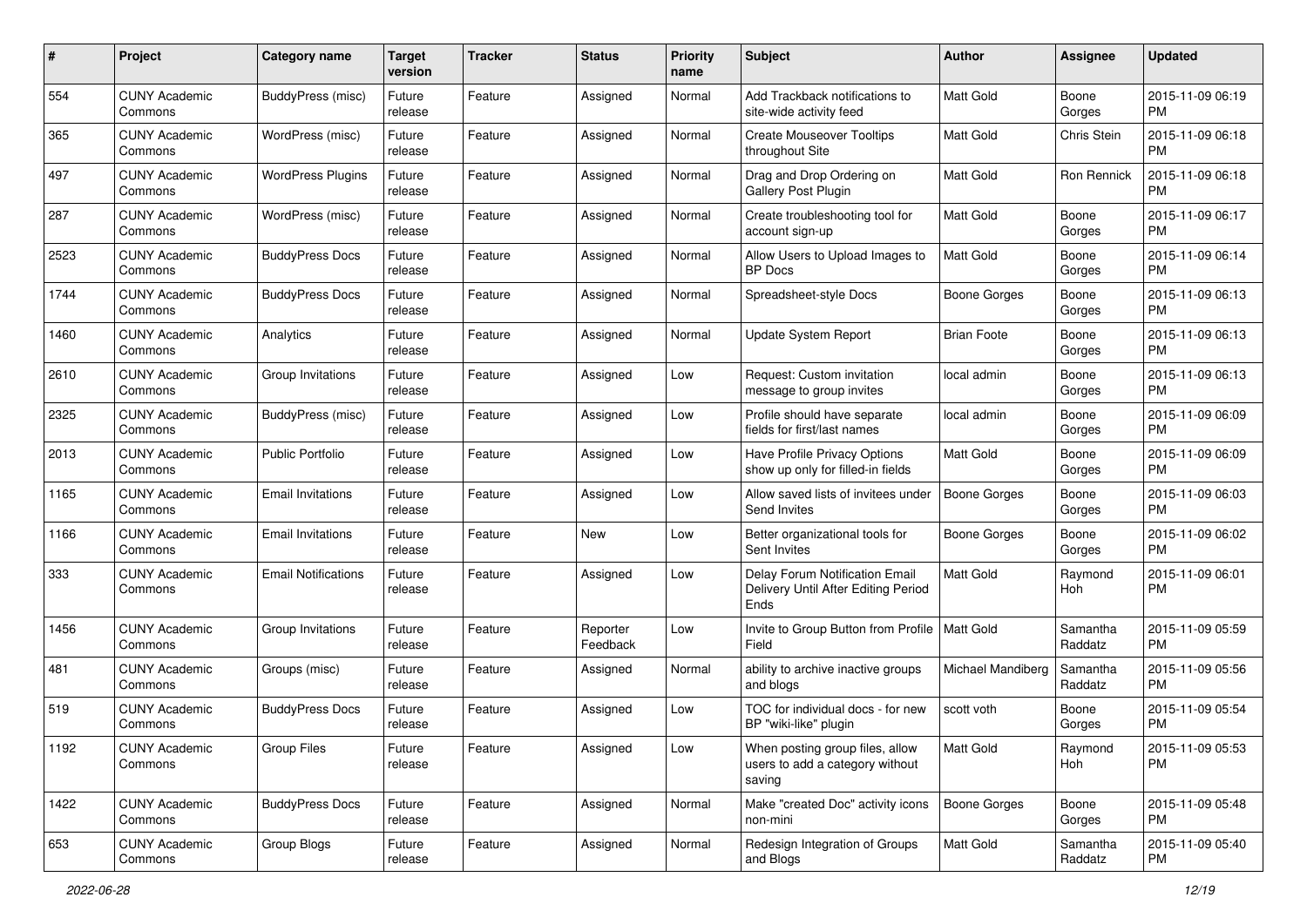| #    | Project                         | <b>Category name</b>     | <b>Target</b><br>version | <b>Tracker</b> | <b>Status</b> | <b>Priority</b><br>name | Subject                                                                                        | Author              | <b>Assignee</b>     | <b>Updated</b>                |
|------|---------------------------------|--------------------------|--------------------------|----------------|---------------|-------------------------|------------------------------------------------------------------------------------------------|---------------------|---------------------|-------------------------------|
| 618  | <b>CUNY Academic</b><br>Commons | <b>BuddyPress Docs</b>   | Future<br>release        | Feature        | Assigned      | Normal                  | BuddyPress Docs: export formats                                                                | <b>Boone Gorges</b> | Boone<br>Gorges     | 2015-11-09 05:38<br><b>PM</b> |
| 310  | <b>CUNY Academic</b><br>Commons | BuddyPress (misc)        | Future<br>release        | Feature        | Assigned      | Low                     | <b>Friend Request Email</b>                                                                    | Matt Gold           | Samantha<br>Raddatz | 2015-11-09 05:08<br><b>PM</b> |
| 308  | CUNY Academic<br>Commons        | Registration             | Future<br>release        | Feature        | <b>New</b>    | Normal                  | Group recommendations for<br>signup process                                                    | <b>Boone Gorges</b> | Samantha<br>Raddatz | 2015-11-09 05:07<br><b>PM</b> |
| 3473 | <b>CUNY Academic</b><br>Commons | User Experience          | Future<br>release        | Feature        | Assigned      | Normal                  | Commons profile: Add help info<br>about "Positions" replacing "title"                          | Keith Miyake        | Samantha<br>Raddatz | 2015-11-09 02:28<br><b>PM</b> |
| 3517 | <b>CUNY Academic</b><br>Commons | My Commons               | Future<br>release        | Feature        | Assigned      | Normal                  | Mute/Unmute My Commons<br>updates                                                              | <b>Matt Gold</b>    | Raymond<br>Hoh      | 2015-11-09 01:19<br><b>PM</b> |
| 3192 | <b>CUNY Academic</b><br>Commons | Group Forums             | Future<br>release        | Feature        | Assigned      | Normal                  | Customizable forum views for<br>bbPress 2.x group forums                                       | <b>Boone Gorges</b> | Raymond<br>Hoh      | 2015-11-09 12:47<br><b>PM</b> |
| 4238 | <b>CUNY Academic</b><br>Commons | Events                   | Future<br>release        | Feature        | Assigned      | Normal                  | Copy Events to Other Groups?                                                                   | Matt Gold           | Boone<br>Gorges     | 2015-07-02 10:08<br>AM        |
| 4053 | <b>CUNY Academic</b><br>Commons | Events                   | Future<br>release        | Feature        | Assigned      | Normal                  | Create new tab for past events                                                                 | <b>Matt Gold</b>    | Boone<br>Gorges     | 2015-05-12 02:10<br><b>PM</b> |
| 3536 | <b>CUNY Academic</b><br>Commons | My Commons               | Future<br>release        | Feature        | Assigned      | Normal                  | Infinite Scroll on My Commons<br>page                                                          | <b>Matt Gold</b>    | Raymond<br>Hoh      | 2015-04-13 04:42<br><b>PM</b> |
| 3662 | <b>CUNY Academic</b><br>Commons | <b>SEO</b>               | Future<br>release        | Feature        | Assigned      | Normal                  | Duplicate Content/SEO/Google<br>issues                                                         | Matt Gold           | Raymond<br>Hoh      | 2015-04-13 04:37<br><b>PM</b> |
| 370  | <b>CUNY Academic</b><br>Commons | Registration             | Future<br>release        | Feature        | Assigned      | High                    | <b>Guest Accounts</b>                                                                          | <b>Matt Gold</b>    | Matt Gold           | 2015-04-09 09:33<br><b>PM</b> |
| 3770 | <b>CUNY Academic</b><br>Commons | <b>Public Portfolio</b>  | Future<br>release        | Feature        | Assigned      | Normal                  | Improve Layout/Formatting of<br>Positions Area on Public<br>Portfolios                         | <b>Matt Gold</b>    | Chris Stein         | 2015-04-01 09:17<br><b>PM</b> |
| 3308 | <b>CUNY Academic</b><br>Commons | Group Invitations        | Future<br>release        | Feature        | Assigned      | Normal                  | Allow members to rescind group<br>invitations                                                  | <b>Matt Gold</b>    | Boone<br>Gorges     | 2015-04-01 08:53<br><b>PM</b> |
| 3759 | <b>CUNY Academic</b><br>Commons | WordPress (misc)         | Future<br>release        | Feature        | Assigned      | Normal                  | Review Interface for Adding Users   Matt Gold<br>to Blogs                                      |                     | Boone<br>Gorges     | 2015-03-24 05:52<br><b>PM</b> |
| 3042 | <b>CUNY Academic</b><br>Commons | Public Portfolio         | Future<br>release        | Feature        | Assigned      | Normal                  | Browsing member interests                                                                      | <b>Matt Gold</b>    | Boone<br>Gorges     | 2015-03-21 09:04<br><b>PM</b> |
| 2754 | <b>CUNY Academic</b><br>Commons | Design                   | Future<br>release        | Feature        | Assigned      | Normal                  | Determine strategy for CAC logo<br>handling in top header                                      | Micki Kaufman       | Chris Stein         | 2015-01-05 08:53<br><b>PM</b> |
| 2832 | <b>CUNY Academic</b><br>Commons | Public Portfolio         | Future<br>release        | Feature        | Assigned      | Normal                  | Improve interface for (not)<br>auto-linking profile fields                                     | <b>Boone Gorges</b> | Chris Stein         | 2015-01-05 08:52<br>PM        |
| 2753 | <b>CUNY Academic</b><br>Commons | Public Portfolio         | Future<br>release        | Feature        | New           | Normal                  | Create actual actual tagification in   Micki Kaufman<br>academic interests and other<br>fields |                     | Boone<br>Gorges     | 2015-01-05 08:52<br><b>PM</b> |
| 364  | <b>CUNY Academic</b><br>Commons | <b>WordPress Plugins</b> | Future<br>release        | Feature        | New           | Normal                  | <b>Bulletin Board</b>                                                                          | Matt Gold           |                     | 2015-01-05 08:50<br>PM        |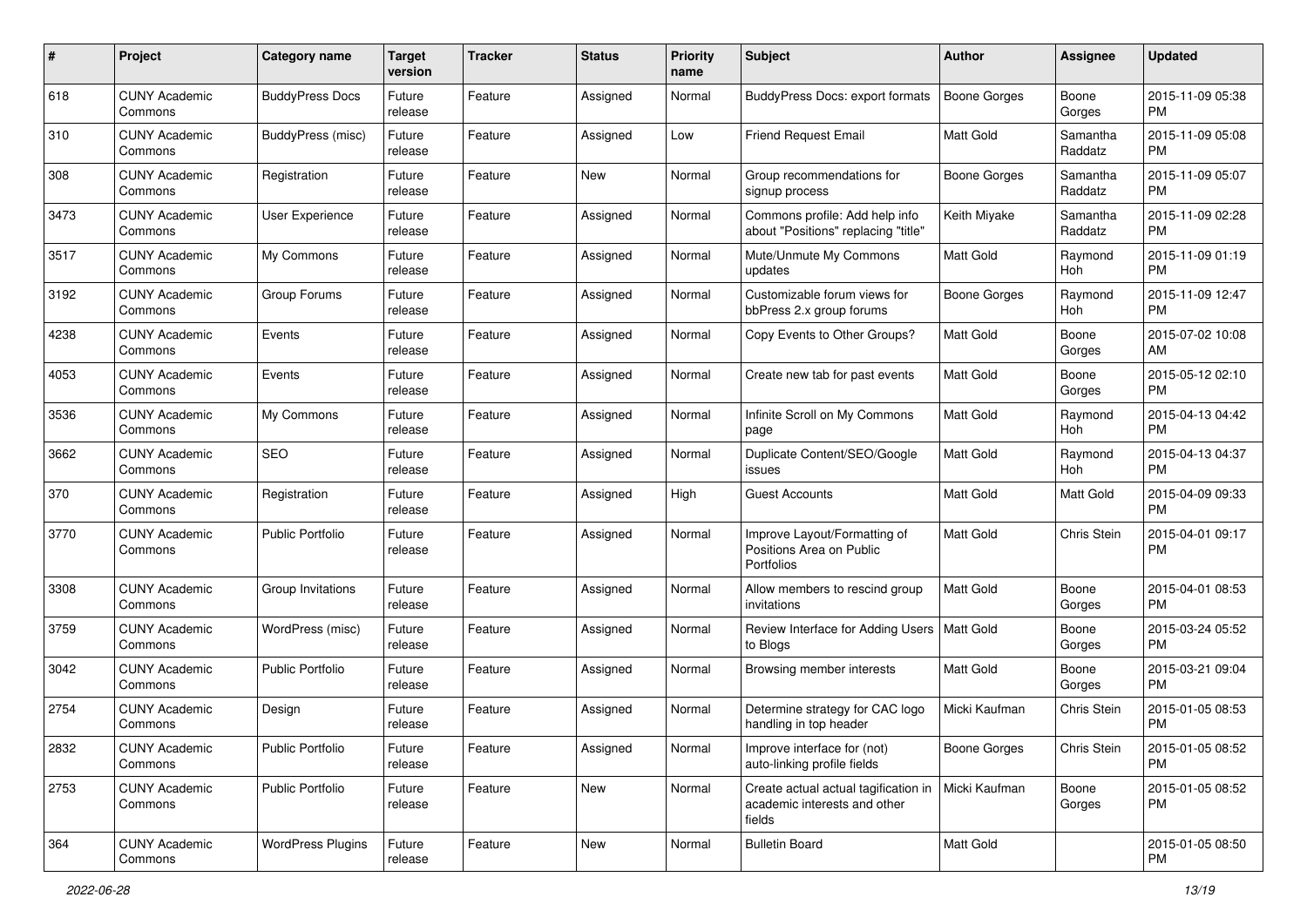| #             | Project                         | <b>Category name</b>     | <b>Target</b><br>version | <b>Tracker</b> | <b>Status</b>        | <b>Priority</b><br>name | Subject                                                                    | Author              | <b>Assignee</b>     | <b>Updated</b>                |
|---------------|---------------------------------|--------------------------|--------------------------|----------------|----------------------|-------------------------|----------------------------------------------------------------------------|---------------------|---------------------|-------------------------------|
| 1562          | <b>CUNY Academic</b><br>Commons | <b>WordPress Plugins</b> | Future<br>release        | Feature        | Assigned             | Low                     | Play with NYT Collaborative<br><b>Authoring Tool</b>                       | <b>Matt Gold</b>    | Boone<br>Gorges     | 2015-01-05 08:47<br><b>PM</b> |
| 658           | <b>CUNY Academic</b><br>Commons | <b>WordPress Plugins</b> | Future<br>release        | Feature        | Assigned             | Normal                  | Rebulid Sitewide Tag Suggestion                                            | <b>Matt Gold</b>    | Boone<br>Gorges     | 2015-01-05 08:47<br><b>PM</b> |
| 412           | <b>CUNY Academic</b><br>Commons | <b>WordPress Themes</b>  | Future<br>release        | Feature        | Assigned             | Normal                  | <b>Featured Themes</b>                                                     | <b>Matt Gold</b>    | Dominic<br>Giglio   | 2015-01-05 08:44<br><b>PM</b> |
| 3475          | <b>CUNY Academic</b><br>Commons | Events                   | Future<br>release        | Feature        | Assigned             | Normal                  | Request to add plugin to<br>streamline room<br>booking/appointment booking | Naomi Barrettara    | Boone<br>Gorges     | 2014-12-01 05:14<br><b>PM</b> |
| 3193          | <b>CUNY Academic</b><br>Commons | Group Forums             | Future<br>release        | Feature        | Assigned             | Normal                  | bbPress 2.x dynamic roles and<br><b>RBE</b>                                | Boone Gorges        | Boone<br>Gorges     | 2014-09-30 01:30<br><b>PM</b> |
| 3458          | <b>CUNY Academic</b><br>Commons | Groups (misc)            | Future<br>release        | Feature        | Assigned             | Normal                  | Filter Members of Group by<br>Campus                                       | Michael Smith       | Samantha<br>Raddatz | 2014-09-26 08:32<br><b>PM</b> |
| 3330          | <b>CUNY Academic</b><br>Commons | My Commons               | Future<br>release        | Feature        | Assigned             | Normal                  | "Commons Information" tool                                                 | <b>Boone Gorges</b> | Chris Stein         | 2014-09-22 08:46<br><b>PM</b> |
| 2223          | <b>CUNY Academic</b><br>Commons | <b>WordPress Plugins</b> | Future<br>release        | Feature        | Assigned             | Low                     | Add Participad to the CUNY<br><b>Academic Commons</b>                      | Matt Gold           | Boone<br>Gorges     | 2014-09-17 10:03<br><b>PM</b> |
| 3354          | <b>CUNY Academic</b><br>Commons | <b>Group Files</b>       | Future<br>release        | Feature        | Assigned             | Low                     | Allow Group Download of Multiple<br><b>Selected Files</b>                  | <b>Matt Gold</b>    | Chris Stein         | 2014-08-01 08:50<br>AM        |
| 3220          | <b>CUNY Academic</b><br>Commons | <b>Public Portfolio</b>  | Future<br>release        | Feature        | Assigned             | Normal                  | Add indent/outdent option to<br>Formatting Buttons on Profile<br>Page      | Matt Gold           | Boone<br>Gorges     | 2014-05-21 10:39<br><b>PM</b> |
| 1888          | <b>CUNY Academic</b><br>Commons | Home Page                | Future<br>release        | Feature        | Assigned             | Normal                  | Refactor BP MPO Activity Filter to<br>support proper pagination            | Sarah Morgano       | Boone<br>Gorges     | 2014-05-01 07:11<br><b>PM</b> |
| 1983          | <b>CUNY Academic</b><br>Commons | Home Page                | Future<br>release        | Feature        | Assigned             | Low                     | Media Library integration with<br>Featured Content plugin                  | <b>Boone Gorges</b> | Dominic<br>Giglio   | 2014-03-17 10:34<br>AM        |
| 3080          | <b>CUNY Academic</b><br>Commons | <b>Group Files</b>       | Future<br>release        | Feature        | Assigned             | Low                     | Create a system to keep track of<br>file changes                           | Matt Gold           | Boone<br>Gorges     | 2014-02-26 10:04<br><b>PM</b> |
| 3048          | <b>CUNY Academic</b><br>Commons | <b>Public Portfolio</b>  | Future<br>release        | Feature        | <b>New</b>           | Low                     | Images for rich text profile fields                                        | Boone Gorges        | Boone<br>Gorges     | 2014-02-19 12:56<br><b>PM</b> |
| 2571          | <b>NYCDH Community</b><br>Site  |                          |                          | Feature        | Assigned             | Normal                  | Add Google custom search box to<br>homepage                                | <b>Mark Newton</b>  | Raymond<br>Hoh      | 2013-05-18 07:49<br><b>PM</b> |
| 2574          | <b>NYCDH Community</b><br>Site  |                          |                          | Feature        | Assigned             | Normal                  | Add Way to Upload Files to<br>Groups                                       | Mark Newton         | Raymond<br>Hoh      | 2013-05-18 07:46<br>PM        |
| 2573          | <b>NYCDH Community</b><br>Site  |                          |                          | Feature        | Reporter<br>Feedback | Normal                  | Add dh_nyc twitter list feed to site                                       | <b>Mark Newton</b>  | Matt Gold           | 2013-05-16 11:42<br>PM        |
| 2577          | NYCDH Community<br>Site         |                          |                          | Feature        | Assigned             | Low                     | Investigate Potential to Add Links<br>to the Forum                         | <b>Mark Newton</b>  | Alex Gil            | 2013-05-16 09:40<br><b>PM</b> |
| $ 940\rangle$ | <b>CUNY Academic</b><br>Commons | Redmine                  | Future<br>release        | Feature        | Assigned             | Low                     | Communication with users after<br>releases                                 | Matt Gold           | Dominic<br>Giglio   | 2012-09-09 04:36<br><b>PM</b> |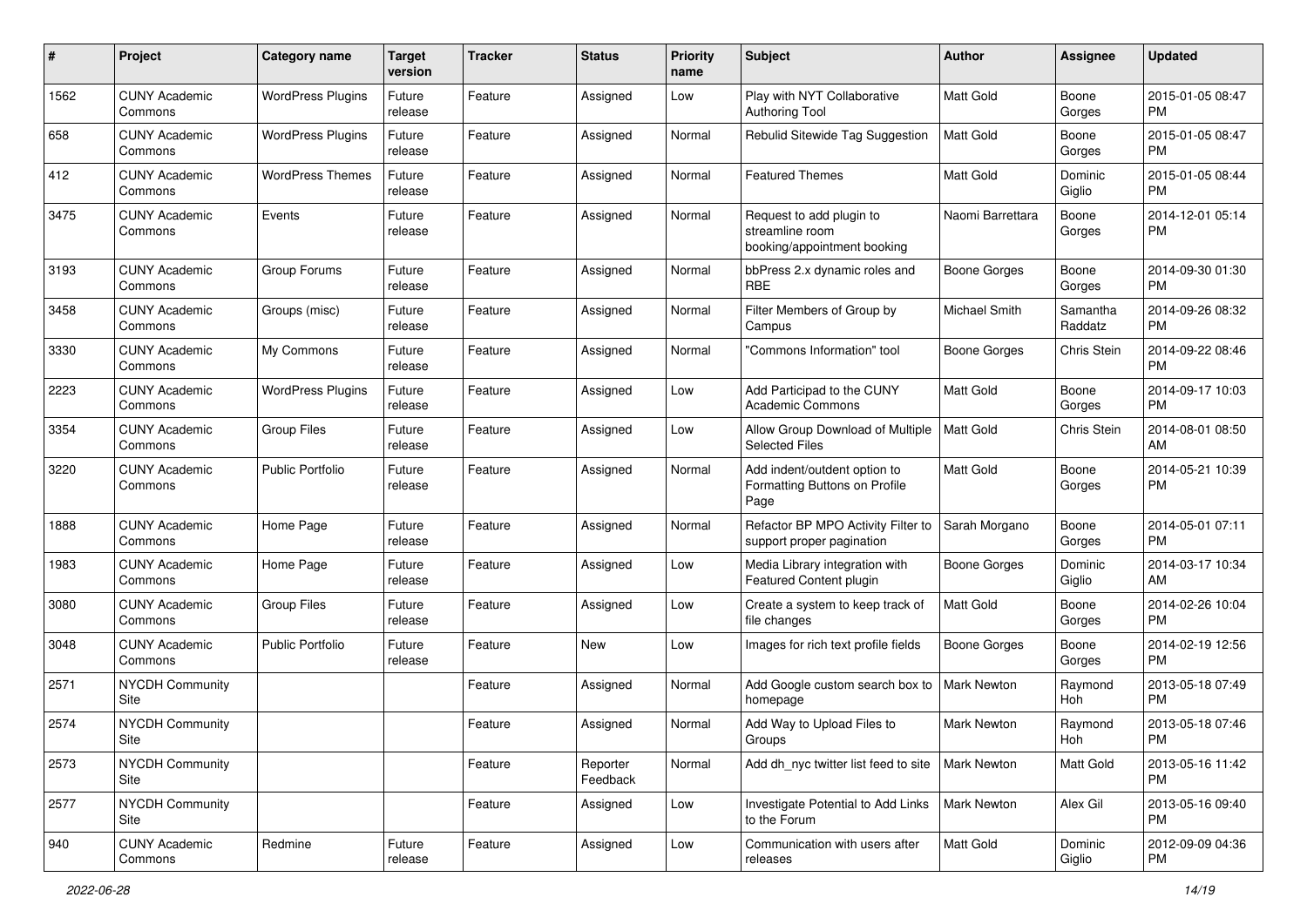| #     | Project                         | Category name            | <b>Target</b><br>version | <b>Tracker</b> | <b>Status</b>                       | Priority<br>name | <b>Subject</b>                                                            | <b>Author</b>           | Assignee              | <b>Updated</b>                |
|-------|---------------------------------|--------------------------|--------------------------|----------------|-------------------------------------|------------------|---------------------------------------------------------------------------|-------------------------|-----------------------|-------------------------------|
| 1508  | <b>CUNY Academic</b><br>Commons | WordPress (misc)         | Future<br>release        | Feature        | Assigned                            | Normal           | Share login cookies across<br>mapped domains                              | Boone Gorges            | Boone<br>Gorges       | 2012-07-02 12:12<br><b>PM</b> |
| 599   | <b>CUNY Academic</b><br>Commons | BuddyPress (misc)        | Future<br>release        | Feature        | Assigned                            | Normal           | Consider adding rating plugins for<br><b>BuddyPress/BBPress</b>           | <b>Matt Gold</b>        | Boone<br>Gorges       | 2011-08-22 06:50<br><b>PM</b> |
| 585   | <b>CUNY Academic</b><br>Commons | Group Forums             | Future<br>release        | Feature        | Assigned                            | Normal           | Merge Forum Topics                                                        | Sarah Morgano           | Boone<br>Gorges       | 2011-07-06 04:11<br><b>PM</b> |
| 635   | <b>CUNY Academic</b><br>Commons | BuddyPress (misc)        | Future<br>release        | Feature        | Assigned                            | Normal           | Big Blue Button -<br>Videoconferencing in Groups and<br><b>Blogs</b>      | Matt Gold               | Boone<br>Gorges       | 2011-03-14 03:24<br><b>PM</b> |
| 500   | <b>CUNY Academic</b><br>Commons | BuddyPress (misc)        | Future<br>release        | Feature        | Assigned                            | Normal           | <b>Export Group Data</b>                                                  | <b>Matt Gold</b>        | Boone<br>Gorges       | 2010-12-19 12:09<br><b>PM</b> |
| 435   | <b>CUNY Academic</b><br>Commons | BuddyPress (misc)        | Future<br>release        | Feature        | Assigned                            | Normal           | Include Avatar Images in Forum<br><b>Post Notification Emails</b>         | <b>Matt Gold</b>        | Boone<br>Gorges       | 2010-12-08 12:40<br><b>PM</b> |
| 377   | <b>CUNY Academic</b><br>Commons | BuddyPress (misc)        | Future<br>release        | Feature        | Assigned                            | Normal           | Like buttons                                                              | Matt Gold               | Boone<br>Gorges       | 2010-11-16 05:13<br><b>PM</b> |
| 58    | <b>CUNY Academic</b><br>Commons | BuddyPress (misc)        | Future<br>release        | Feature        | Assigned                            | Low              | Make member search sortable by<br>last name                               | Roberta Brody           | Boone<br>Gorges       | 2010-08-26 02:38<br><b>PM</b> |
| 16306 | <b>CUNY Academic</b><br>Commons | Messages                 | 2.0.2                    | <b>Bug</b>     | Assigned                            | Normal           | Confusing messaging on send<br>message page                               | Matt Gold               | Raymond<br>Hoh        | 2022-06-27 08:09<br><b>PM</b> |
| 16307 | <b>CUNY Academic</b><br>Commons |                          |                          | <b>Bug</b>     | New                                 | Normal           | Add brief messaging to<br>accept/decline group membership<br>requests     | Matt Gold               | Boone<br>Gorges       | 2022-06-27 06:13<br><b>PM</b> |
| 16294 | <b>CUNY Academic</b><br>Commons |                          |                          | Bug            | <b>New</b>                          | Urgent           | CAC is down                                                               | Raffi<br>Khatchadourian |                       | 2022-06-27 02:00<br><b>PM</b> |
| 16296 | <b>CUNY Academic</b><br>Commons | Home Page                | 2.0.2                    | Bug            | Staged for<br>Production<br>Release | Normal           | "Visit Profile" link on Member<br>Directory page doesn't work<br>properly | Raymond Hoh             | Raymond<br><b>Hoh</b> | 2022-06-24 07:54<br><b>PM</b> |
| 16255 | <b>CUNY Academic</b><br>Commons | WordPress (misc)         |                          | Bug            | <b>New</b>                          | Normal           | Need to define 'MULTISITE'<br>constant in wp-config.php                   | Raymond Hoh             |                       | 2022-06-19 09:31<br>AM        |
| 16245 | <b>CUNY Academic</b><br>Commons | WordPress (misc)         |                          | Bug            | Reporter<br>Feedback                | Normal           | Save Button missing on<br>WordPress Profile page                          | scott voth              | Raymond<br>Hoh        | 2022-06-16 03:09<br><b>PM</b> |
| 16199 | <b>CUNY Academic</b><br>Commons | <b>Directories</b>       | 2.0.2                    | Bug            | New                                 | Normal           | Removed "Semester" Filter from<br><b>Courses Directory</b>                | Laurie Hurson           | Boone<br>Gorges       | 2022-06-14 11:36<br>AM        |
| 13457 | <b>CUNY Academic</b><br>Commons | Group Forums             | 2.0.2                    | Bug            | <b>New</b>                          | High             | Forum post not sending<br>notifications                                   | Filipa Calado           | Raymond<br><b>Hoh</b> | 2022-06-14 11:36<br>AM        |
| 11649 | <b>CUNY Academic</b><br>Commons | <b>WordPress Plugins</b> | 2.0.2                    | Bug            | In Progress                         | Normal           | CC license displayed on every<br>page                                     | Gina Cherry             | Raymond<br>Hoh        | 2022-06-14 11:36<br>AM        |
| 16177 | <b>CUNY Academic</b><br>Commons | Reply By Email           |                          | <b>Bug</b>     | <b>New</b>                          | Normal           | Switch to Inbound mode for RBE                                            | Raymond Hoh             | Raymond<br>Hoh        | 2022-05-30 04:32<br><b>PM</b> |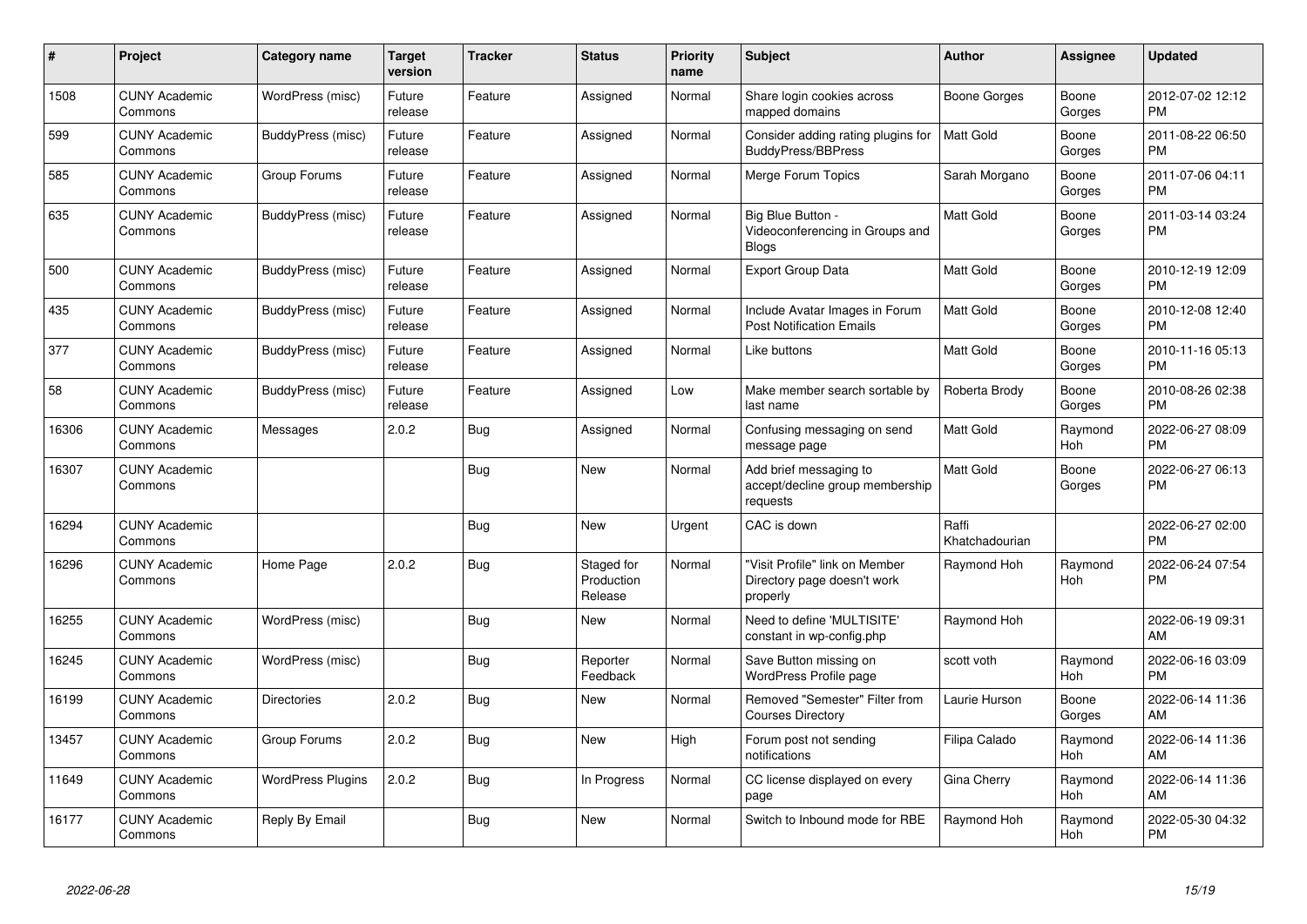| #     | Project                         | <b>Category name</b>     | Target<br>version | <b>Tracker</b> | <b>Status</b>        | Priority<br>name | <b>Subject</b>                                                       | <b>Author</b>           | <b>Assignee</b>       | <b>Updated</b>                |
|-------|---------------------------------|--------------------------|-------------------|----------------|----------------------|------------------|----------------------------------------------------------------------|-------------------------|-----------------------|-------------------------------|
| 11243 | <b>CUNY Academic</b><br>Commons | BuddyPress (misc)        | Future<br>release | Bug            | <b>New</b>           | Normal           | Audit bp-custom.php                                                  | Raymond Hoh             | Raymond<br><b>Hoh</b> | 2022-04-26 11:59<br>AM        |
| 15757 | <b>CUNY Academic</b><br>Commons |                          |                   | <b>Bug</b>     | <b>New</b>           | Normal           | Members # do not match                                               | Laurie Hurson           |                       | 2022-03-30 04:52<br><b>PM</b> |
| 15516 | <b>CUNY Academic</b><br>Commons | <b>WordPress Plugins</b> |                   | <b>Bug</b>     | Reporter<br>Feedback | Normal           | Can't publish or save draft of post<br>on wordpress.com              | Raffi<br>Khatchadourian | Raymond<br>Hoh        | 2022-03-02 05:52<br>PM        |
| 15242 | <b>CUNY Academic</b><br>Commons | Performance              | Not tracked       | <b>Bug</b>     | Reporter<br>Feedback | Normal           | Slugist site                                                         | Raffi<br>Khatchadourian | Boone<br>Gorges       | 2022-02-07 11:14<br>AM        |
| 14908 | <b>CUNY Academic</b><br>Commons | Performance              |                   | <b>Bug</b>     | <b>New</b>           | Normal           | Stale object cache on cdev                                           | Raymond Hoh             | Boone<br>Gorges       | 2021-12-07 09:45<br>AM        |
| 14987 | <b>CUNY Academic</b><br>Commons | <b>WordPress Plugins</b> | Future<br>release | Bug            | <b>New</b>           | Normal           | Elementor update causes<br>database freeze-up                        | Boone Gorges            | Boone<br>Gorges       | 2021-11-29 12:02<br><b>PM</b> |
| 13331 | <b>CUNY Academic</b><br>Commons | Site cloning             | Future<br>release | <b>Bug</b>     | <b>New</b>           | Normal           | Combine Site Template and<br>Clone operations                        | <b>Boone Gorges</b>     | Jeremy Felt           | 2021-11-19 12:39<br><b>PM</b> |
| 14940 | <b>CUNY Academic</b><br>Commons |                          |                   | Bug            | <b>New</b>           | Normal           | Discrepancy between Commons<br>profile "sites" and actual # of sites | Laurie Hurson           |                       | 2021-11-08 11:09<br>AM        |
| 14936 | <b>CUNY Academic</b><br>Commons |                          |                   | Bug            | <b>New</b>           | Normal           | Commons websites blocked by<br>SPS campus network                    | Laurie Hurson           |                       | 2021-11-03 03:57<br><b>PM</b> |
| 14792 | <b>CUNY Academic</b><br>Commons |                          |                   | Bug            | <b>New</b>           | Normal           | Inconsistent email notifications<br>from gravity forms               | Raffi<br>Khatchadourian |                       | 2021-10-04 01:50<br><b>PM</b> |
| 14629 | <b>CUNY Academic</b><br>Commons |                          | Not tracked       | Bug            | Reporter<br>Feedback | Normal           | Possible Post Order Bug?                                             | <b>Syelle Graves</b>    |                       | 2021-09-14 10:47<br>AM        |
| 13949 | <b>CUNY Academic</b><br>Commons |                          | Not tracked       | Bug            | <b>New</b>           | Normal           | Continued debugging of runaway<br>MySQL connections                  | <b>Matt Gold</b>        | Boone<br>Gorges       | 2021-09-14 10:42<br>AM        |
| 14496 | <b>CUNY Academic</b><br>Commons | Domain Mapping           | Future<br>release | <b>Bug</b>     | <b>New</b>           | Normal           | Mapped domain SSO uses<br>third-party cookies                        | Raymond Hoh             | Raymond<br>Hoh        | 2021-05-24 04:03<br><b>PM</b> |
| 14483 | <b>CUNY Academic</b><br>Commons | WordPress - Media        | Not tracked       | Bug            | Reporter<br>Feedback | Normal           | Wordpress PDF Embed Stopped<br>Working after JITP Media Clone        | Patrick DeDauw          | Boone<br>Gorges       | 2021-05-20 01:51<br><b>PM</b> |
| 14113 | <b>CUNY Academic</b><br>Commons | WordPress (misc)         | Future<br>release | Bug            | Hold                 | Normal           | Block Editor Not Working on this<br>page - Json error                | scott voth              | Boone<br>Gorges       | 2021-03-05 11:01<br>AM        |
| 13430 | <b>CUNY Academic</b><br>Commons | Reply By Email           | Not tracked       | <b>Bug</b>     | <b>New</b>           | Normal           | Delay in RBE                                                         | Luke Waltzer            | Raymond<br><b>Hoh</b> | 2020-10-13 11:16<br>AM        |
| 13328 | <b>CUNY Academic</b><br>Commons | Group Forums             | Not tracked       | <b>Bug</b>     | Reporter<br>Feedback | Normal           | cross-posting in two related<br>groups                               | Marilyn Weber           | Raymond<br>Hoh        | 2020-09-15 10:39<br><b>PM</b> |
| 12436 | <b>CUNY Academic</b><br>Commons |                          | Not tracked       | Bug            | Assigned             | Normal           | Nightly system downtime                                              | <b>Boone Gorges</b>     |                       | 2020-08-01 09:30<br>AM        |
| 12573 | <b>CUNY Academic</b><br>Commons | <b>WordPress Plugins</b> | Future<br>release | Bug            | <b>New</b>           | Normal           | <b>CommentPress Core Issues</b>                                      | scott voth              |                       | 2020-03-24 04:32<br><b>PM</b> |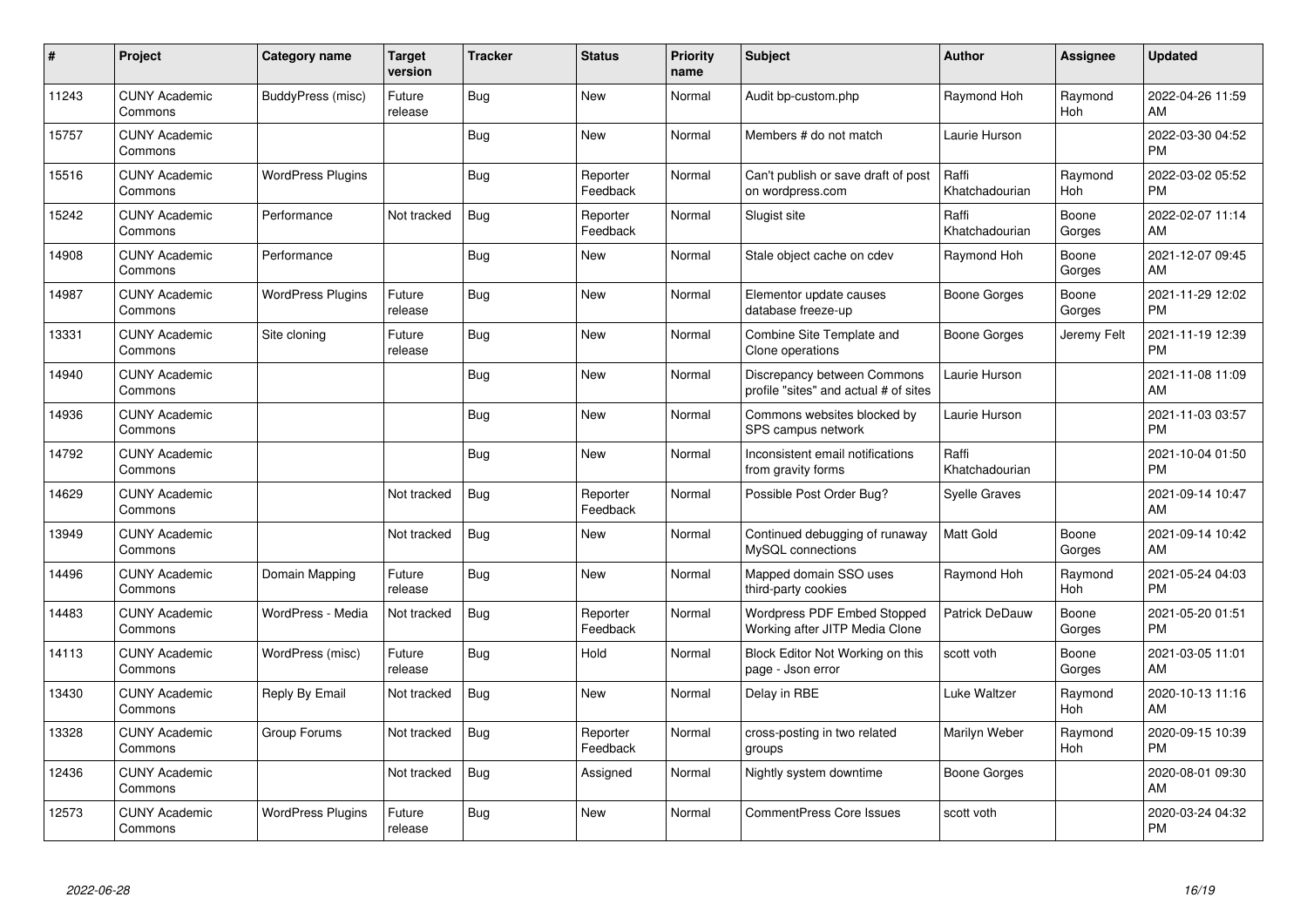| #     | Project                         | <b>Category name</b>       | <b>Target</b><br>version | <b>Tracker</b> | <b>Status</b>        | <b>Priority</b><br>name | <b>Subject</b>                                                                                               | <b>Author</b>       | <b>Assignee</b> | <b>Updated</b>                |
|-------|---------------------------------|----------------------------|--------------------------|----------------|----------------------|-------------------------|--------------------------------------------------------------------------------------------------------------|---------------------|-----------------|-------------------------------|
| 12438 | <b>CUNY Academic</b><br>Commons | Courses                    | Not tracked              | <b>Bug</b>     | <b>New</b>           | Normal                  | Site appearing twice                                                                                         | Laurie Hurson       | Boone<br>Gorges | 2020-02-18 01:34<br>PМ        |
| 12360 | <b>CUNY Academic</b><br>Commons | <b>WordPress Themes</b>    | Not tracked              | <b>Bug</b>     | Reporter<br>Feedback | Normal                  | site just says "DANTE We are<br>currently in maintenance mode,<br>please check back shortly."                | Marilyn Weber       |                 | 2020-02-04 12:13<br><b>PM</b> |
| 12198 | <b>CUNY Academic</b><br>Commons |                            | Not tracked              | <b>Bug</b>     | Reporter<br>Feedback | Normal                  | Duplicate listing in My Sites                                                                                | Tom Harbison        |                 | 2019-12-09 05:50<br><b>PM</b> |
| 11971 | <b>CUNY Academic</b><br>Commons | <b>Email Notifications</b> | Future<br>release        | <b>Bug</b>     | Reporter<br>Feedback | Low                     | Pictures obscured in emailed post<br>notifications                                                           | Marilyn Weber       | Raymond<br>Hoh  | 2019-11-21 01:14<br><b>PM</b> |
| 11879 | <b>CUNY Academic</b><br>Commons |                            | Not tracked              | Bug            | New                  | Normal                  | Hypothesis comments appearing<br>on multiple, different pdfs across<br>blogs                                 | Laurie Hurson       | Laurie Hurson   | 2019-09-19 02:39<br><b>PM</b> |
| 10678 | <b>CUNY Academic</b><br>Commons |                            | Not tracked              | <b>Bug</b>     | Reporter<br>Feedback | High                    | Newsletter Plugin Not Sending<br><b>Out Newsletters</b>                                                      | Mark Webb           | Boone<br>Gorges | 2019-09-16 09:38<br><b>PM</b> |
| 11556 | <b>CUNY Academic</b><br>Commons | Courses                    | Not tracked              | <b>Bug</b>     | Reporter<br>Feedback | Normal                  | Instructor name given in course<br>listing                                                                   | Tom Harbison        |                 | 2019-06-25 04:12<br><b>PM</b> |
| 11415 | <b>CUNY Academic</b><br>Commons | <b>WordPress Plugins</b>   | Not tracked              | <b>Bug</b>     | Reporter<br>Feedback | Normal                  | <b>Blog Subscriptions in Jetpack</b>                                                                         | Laurie Hurson       |                 | 2019-05-14 10:34<br>AM        |
| 11392 | <b>CUNY Academic</b><br>Commons |                            | Future<br>release        | <b>Bug</b>     | New                  | Normal                  | Migrate users away from<br><b>StatPress</b>                                                                  | <b>Boone Gorges</b> |                 | 2019-04-23 03:53<br><b>PM</b> |
| 11120 | <b>CUNY Academic</b><br>Commons | <b>WordPress Plugins</b>   | Not tracked              | <b>Bug</b>     | Reporter<br>Feedback | Normal                  | Events Manager Events Not<br>Showing Up                                                                      | Mark Webb           |                 | 2019-02-27 04:10<br><b>PM</b> |
| 11024 | <b>CUNY Academic</b><br>Commons | WordPress (misc)           | Future<br>release        | Bug            | New                  | Normal                  | Subsites should not show "you<br>should update your .htaccess<br>now" notice after permalink setting<br>save | <b>Boone Gorges</b> |                 | 2019-01-28 01:35<br><b>PM</b> |
| 10794 | <b>CUNY Academic</b><br>Commons | Performance                | Not tracked              | <b>Bug</b>     | New                  | Normal                  | Memcached connection<br>occasionally breaks                                                                  | <b>Boone Gorges</b> | Boone<br>Gorges | 2018-12-06 03:30<br><b>PM</b> |
| 10769 | <b>CUNY Academic</b><br>Commons | <b>WordPress Themes</b>    | Not tracked              | <b>Bug</b>     | Reporter<br>Feedback | Normal                  | 2011 Theme Sidebar                                                                                           | Mark Webb           |                 | 2018-12-04 04:09<br><b>PM</b> |
| 9926  | <b>CUNY Academic</b><br>Commons | <b>WordPress Plugins</b>   | Future<br>release        | <b>Bug</b>     | New                  | Normal                  | twitter-mentions-as-comments<br>cron jobs can run long                                                       | <b>Boone Gorges</b> | Boone<br>Gorges | 2018-10-24 12:34<br><b>PM</b> |
| 9289  | <b>CUNY Academic</b><br>Commons | <b>WordPress Plugins</b>   | Future<br>release        | Bug            | Reporter<br>Feedback | Normal                  | Email Users Plugin                                                                                           | Laurie Hurson       | Boone<br>Gorges | 2018-10-24 12:34<br><b>PM</b> |
| 10262 | <b>CUNY Academic</b><br>Commons |                            | Not tracked              | Bug            | Reporter<br>Feedback | Normal                  | Newsletter Plugin: Broken Image<br>at Bottom of All Newsletters                                              | Mark Webb           | Raymond<br>Hoh  | 2018-08-30 05:17<br><b>PM</b> |
| 9979  | <b>CUNY Academic</b><br>Commons | <b>Email Notifications</b> | Not tracked              | Bug            | Reporter<br>Feedback | Normal                  | Reports of slow email activation<br>emails                                                                   | Matt Gold           | Boone<br>Gorges | 2018-08-29 09:40<br>PM        |
| 10040 | <b>CUNY Academic</b><br>Commons | WordPress (misc)           | Not tracked              | Bug            | Reporter<br>Feedback | Normal                  | User doesn't see full list of themes   Matt Gold                                                             |                     | Boone<br>Gorges | 2018-07-25 10:12<br>AM        |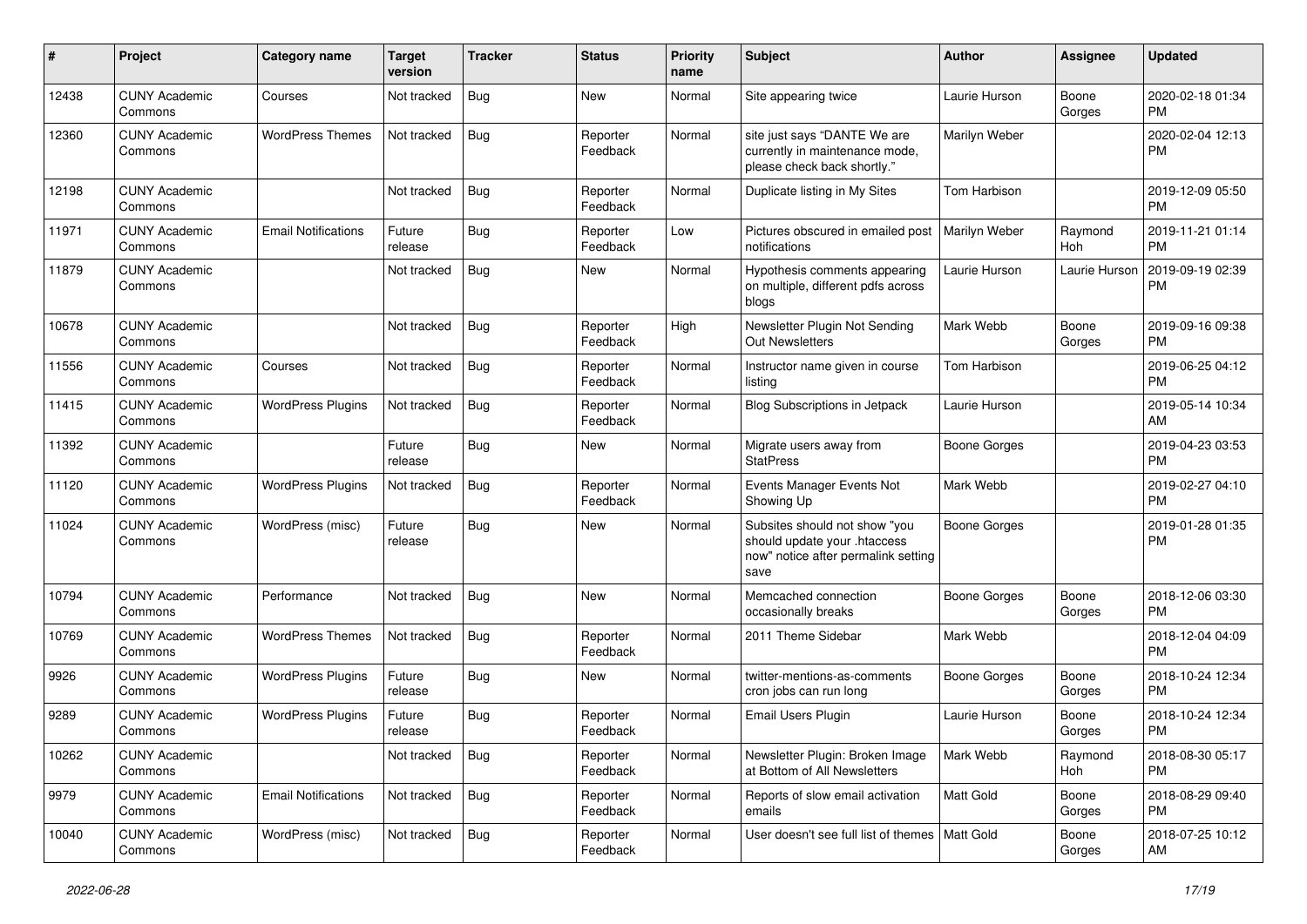| #    | <b>Project</b>                  | Category name            | <b>Target</b><br>version | <b>Tracker</b> | <b>Status</b>        | Priority<br>name | <b>Subject</b>                                                                                  | <b>Author</b> | Assignee              | <b>Updated</b>                |
|------|---------------------------------|--------------------------|--------------------------|----------------|----------------------|------------------|-------------------------------------------------------------------------------------------------|---------------|-----------------------|-------------------------------|
| 9515 | <b>CUNY Academic</b><br>Commons | <b>WordPress Plugins</b> | Not tracked              | Bug            | Reporter<br>Feedback | Normal           | Text to Speech plugin - "More<br>Slowly" checkbox not working                                   | scott voth    | Boone<br>Gorges       | 2018-06-13 02:26<br><b>PM</b> |
| 9835 | <b>CUNY Academic</b><br>Commons | Group Forums             | Future<br>release        | <b>Bug</b>     | Assigned             | Normal           | add a "like" function?                                                                          | Marilyn Weber | <b>Erik Trainer</b>   | 2018-06-05 01:49<br><b>PM</b> |
| 7981 | <b>CUNY Academic</b><br>Commons | Social Paper             | Future<br>release        | <b>Bug</b>     | <b>New</b>           | Normal           | Social Paper comments should<br>not go to spam                                                  | Luke Waltzer  | Boone<br>Gorges       | 2018-04-16 03:52<br><b>PM</b> |
| 7663 | <b>CUNY Academic</b><br>Commons | Social Paper             | Future<br>release        | Bug            | <b>New</b>           | Normal           | Social Paper notifications not<br>formatted correctly on secondary<br>sites                     | Boone Gorges  | Boone<br>Gorges       | 2018-04-16 03:52<br><b>PM</b> |
| 7022 | <b>CUNY Academic</b><br>Commons | Announcements            | Future<br>release        | Bug            | <b>New</b>           | Normal           | Sitewide announcements should<br>be displayed on, and dismissable<br>from, mapped domains       | Boone Gorges  | Boone<br>Gorges       | 2018-03-22 10:18<br>AM        |
| 9346 | <b>CUNY Academic</b><br>Commons | WordPress (misc)         | Not tracked              | <b>Bug</b>     | <b>New</b>           | Normal           | Clone cetls.bmcc.cuny.edu for<br>development                                                    | Owen Roberts  | Raymond<br>Hoh        | 2018-03-06 05:35<br><b>PM</b> |
| 8991 | <b>CUNY Academic</b><br>Commons | Reply By Email           | Not tracked              | <b>Bug</b>     | Hold                 | Normal           | RBE duplicate email message<br>issue                                                            | Matt Gold     | Raymond<br>Hoh        | 2018-02-18 08:53<br><b>PM</b> |
| 9060 | <b>CUNY Academic</b><br>Commons | Commons In A Box         | Not tracked              | <b>Bug</b>     | Hold                 | Normal           | Problems with CBox image library<br>upload                                                      | Lisa Rhody    | Raymond<br><b>Hoh</b> | 2018-01-10 03:26<br><b>PM</b> |
| 8992 | <b>NYCDH Community</b><br>Site  |                          |                          | Bug            | Assigned             | Normal           | Multiple RBE error reports                                                                      | Matt Gold     | Raymond<br><b>Hoh</b> | 2017-12-11 05:43<br><b>PM</b> |
| 8675 | <b>CUNY Academic</b><br>Commons | User Onboarding          | Future<br>release        | Bug            | Reporter<br>Feedback | Low              | Add new User search screen calls<br>for the input of email address but<br>doesn't work with one | Paul Hebert   | Boone<br>Gorges       | 2017-10-11 11:17<br>AM        |
| 8440 | <b>CUNY Academic</b><br>Commons | Onboarding               | Not tracked              | <b>Bug</b>     | <b>New</b>           | Normal           | Create Test Email Accounts for<br><b>Onboarding Project</b>                                     | Stephen Real  | Stephen Real          | 2017-08-01 09:49<br><b>PM</b> |
| 7928 | <b>CUNY Academic</b><br>Commons | Group Forums             | Not tracked              | Bug            | <b>New</b>           | Normal           | Duplicate Forum post                                                                            | Luke Waltzer  | Raymond<br><b>Hoh</b> | 2017-04-11 09:27<br><b>PM</b> |
| 6356 | <b>CUNY Academic</b><br>Commons | <b>WordPress Plugins</b> | Future<br>release        | Bug            | Reporter<br>Feedback | Low              | Should Subscribe2 be<br>deprecated?                                                             | Luke Waltzer  |                       | 2017-03-20 12:20<br><b>PM</b> |
| 6995 | <b>CUNY Academic</b><br>Commons | Home Page                | Not tracked              | <b>Bug</b>     | Assigned             | Normal           | member filter on homepage not<br>working                                                        | Matt Gold     | Raymond<br>Hoh        | 2016-12-11 09:46<br><b>PM</b> |
| 6644 | <b>CUNY Academic</b><br>Commons |                          | Not tracked              | <b>Bug</b>     | Reporter<br>Feedback | High             | White Screen at Login Pge                                                                       | Luke Waltzer  | Raymond<br><b>Hoh</b> | 2016-11-21 10:34<br><b>PM</b> |
| 6755 | <b>CUNY Academic</b><br>Commons | WordPress (misc)         | Future<br>release        | Bug            | <b>New</b>           | Normal           | Cannot Deactivate Plugin                                                                        | Laura Kane    |                       | 2016-11-16 01:12<br><b>PM</b> |
| 6749 | <b>CUNY Academic</b><br>Commons | Events                   | Future<br>release        | Bug            | <b>New</b>           | Low              | BPEO iCal request can trigger<br>very large number of DB queries                                | Boone Gorges  | Raymond<br>Hoh        | 2016-11-15 10:09<br><b>PM</b> |
| 6671 | <b>CUNY Academic</b><br>Commons | Reply By Email           | Not tracked              | Bug            | Assigned             | Normal           | "Post too often" RBE error<br>message                                                           | Matt Gold     | Raymond<br>Hoh        | 2016-11-11 09:55<br>AM        |